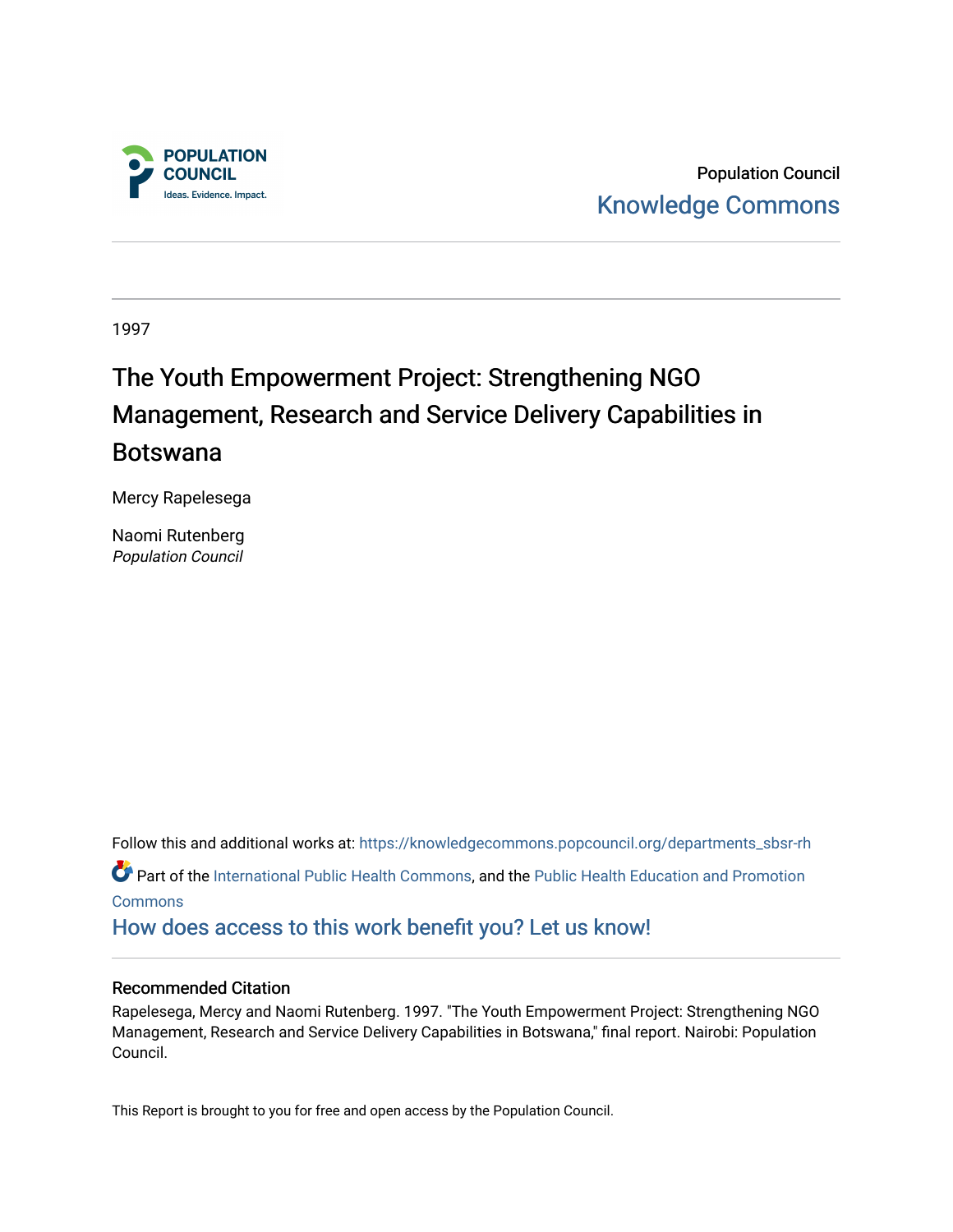**September 1997**



# The Youth Empowerment Project

Strengthening NGO Management, Research and Service Delivery Capabilities in Botswana

> Mercy Rapelesega Naomi Rutenberg

Africa OR/TA Project II The Population Council Nairobi Kenya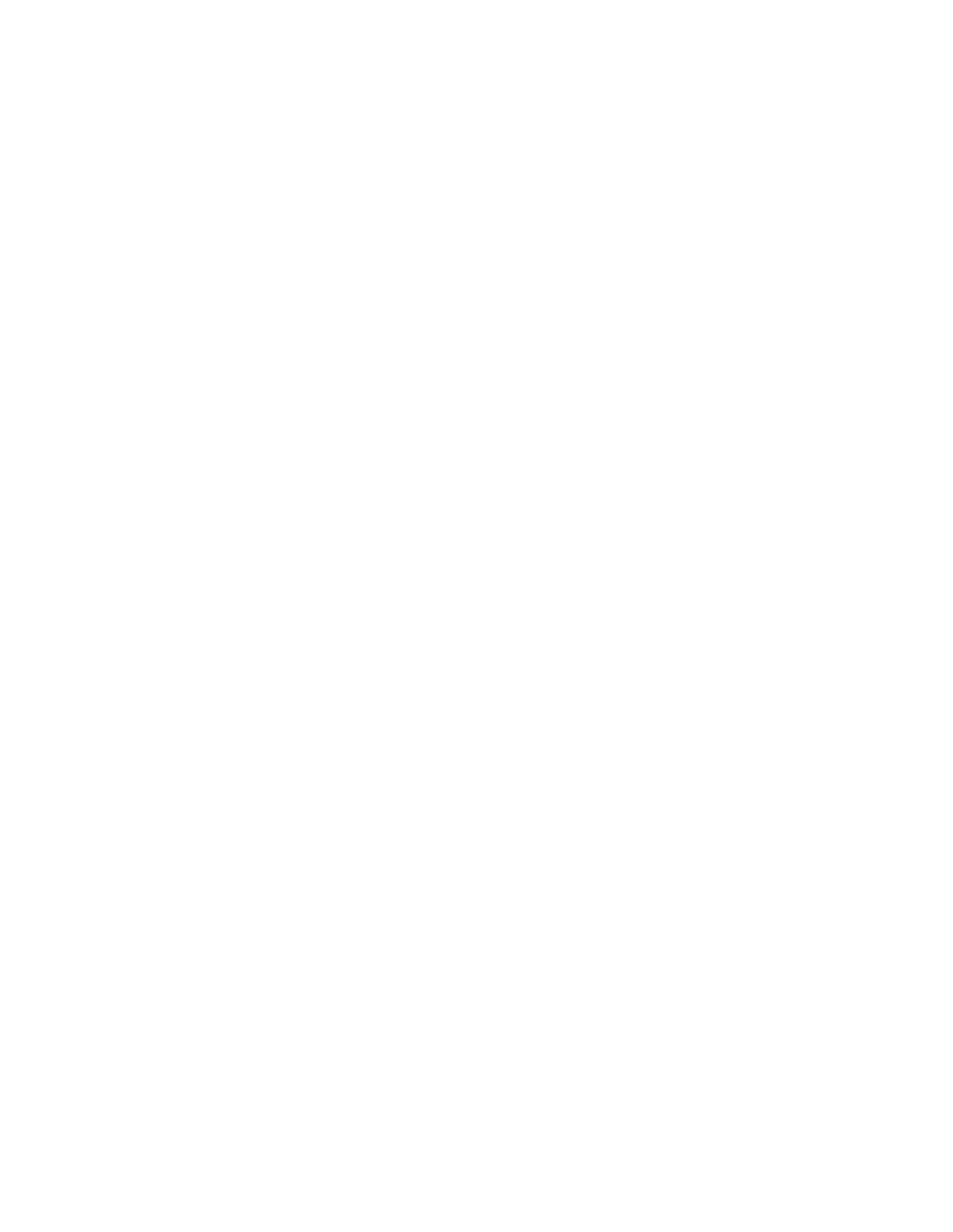#### **The Population Council**

*The Population Council seeks to help improve the well-being and reproductive health of current and future generations around the world and to help achieve a humane, equitable, and sustainable balance between people and resources. The Council analyses population issues and trends; conducts biomedical research to develop new contraceptives; works with public and private agencies to improve the quality and outreach of family planning and reproductive health services; helps governments to influence demographic behavior, communicates the results of research in the population field to appropriate audiences; and helps build research capacities in developing countries. The Council, a nonprofit, nongovernmental research organization established in 1952, has a multinational Board of Trustees; its New York headquarters supports a global network of regional and country offices.*

#### **Africa OR/TA Project 11**

The overall objective of the Africa OR/TA Project II is to broaden understanding of how to improve family planning services in Sub-Saharan Africa, and to apply operations researchand technical assistance to improve services by:

- increasing access to a full range of family planning services and methods;
- developing service delivery strategies that are client-oriented and acceptable to various population groups;
- improving the operations of programs to make them more efficient and financially sustainable;
- improving the quality of services;
- strengthening the capabilities of family planning program managers to use operations research to diagnose and solve service delivery problems.

*This project was supported by the Population Council's Operations Research and Technical Assistance Project II, Project No. 936-3030, and by the Population Council's Cooperative Agreement No. CCP-3050-A-00-4013-00, both funded by the United States Agency for International Development (USAID).*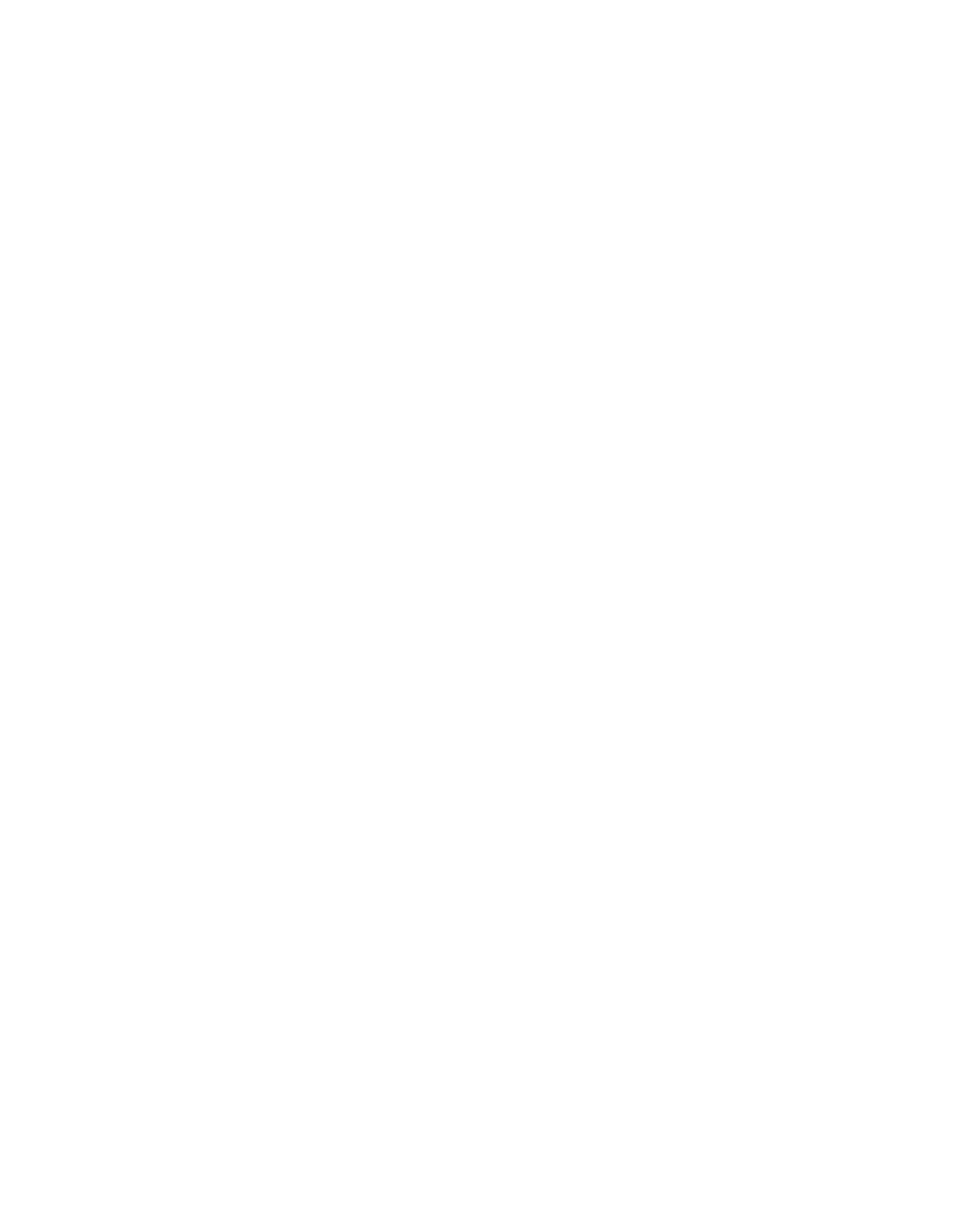#### **ACKNOWLEDGMENTS**

This report has drawn on the experiences of the eleven NG0s, the Population Council, the Botswana National Productivity Centre (BNPC), the Ministry of Health Research Unit (HRU), and the National Institute of Research, Sociology Department and Faculty of Environmental Science of the University of Botswana who formed the Youth Empowerment Project implementing team. We particularly would like to acknowledge Bernard Pakes of the BNPC and Pilate Khulumani who led the BNPC and HRU teams, respectively, and prepared the final project reports, and the many NGO staff who provided feedback on the knowledge and skills acquired through their participation in the Youth Empowerment Project. In addition, we would like to thank our colleagues in the Africa OR/TA project and Sefale Montsi for reviewing draft reports and Scott Stewart and colleagues from USAID/Botswana for their assistance throughout in implementing the project.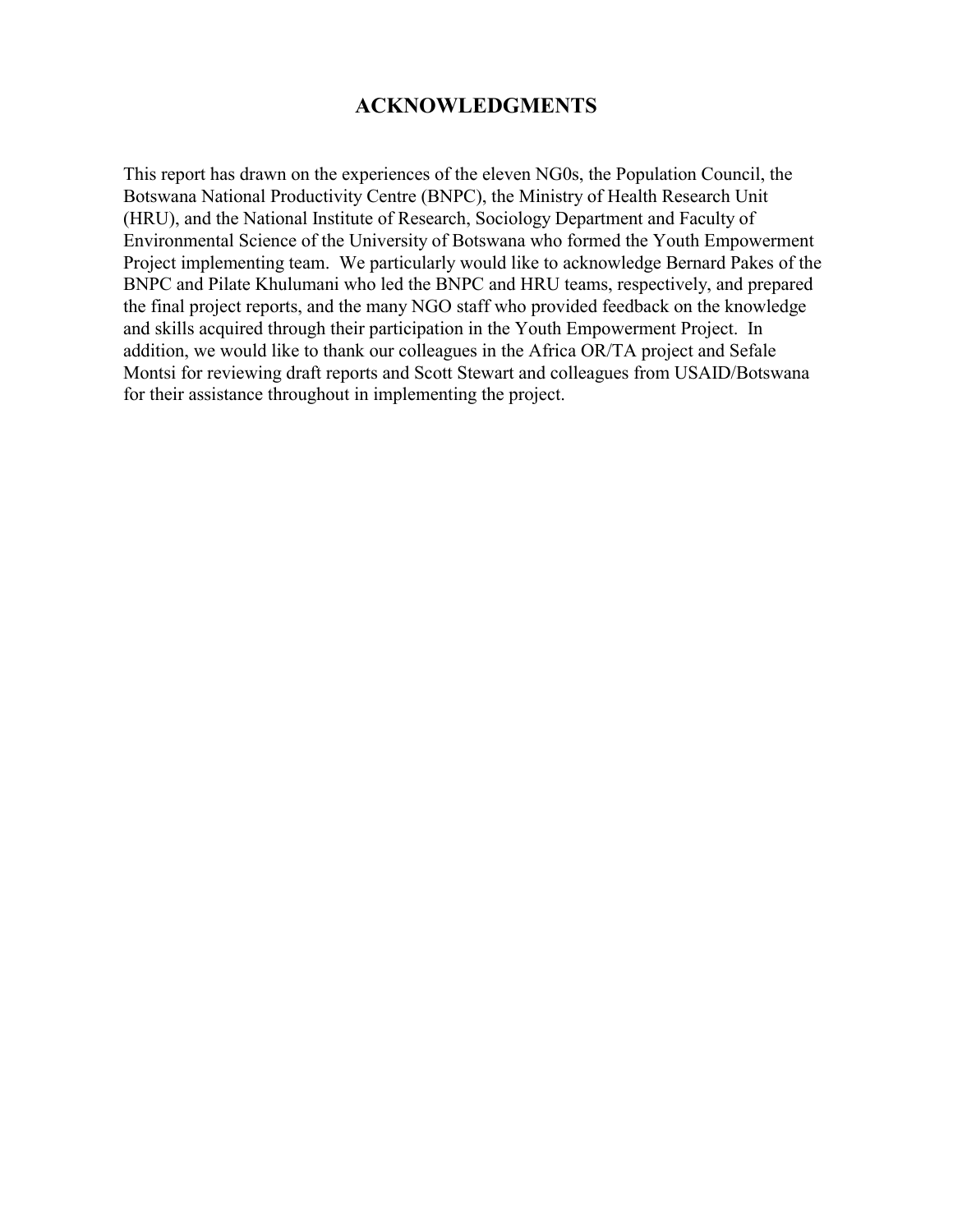## **TABLE OF CONTENTS**

| CREATION OF NGO DATABASE AND GEOGRAPHIC INFORMATION SYSTEM 7 |  |
|--------------------------------------------------------------|--|
|                                                              |  |
|                                                              |  |
|                                                              |  |
|                                                              |  |
|                                                              |  |
|                                                              |  |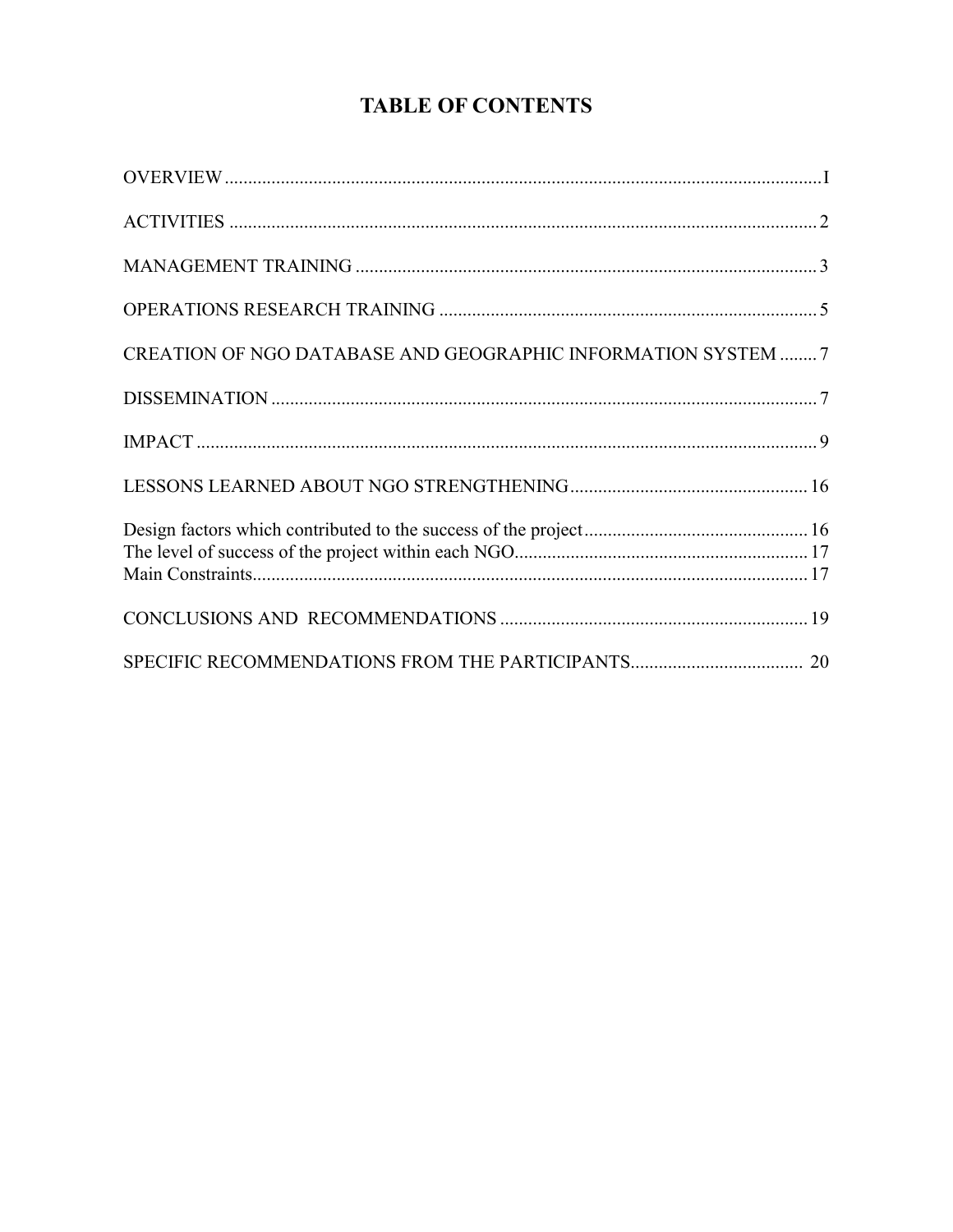#### **OVERVIEW**

In an expansion of its efforts to fight a growing HIV epidemic and high teenage pregnancy rates, the Government of Botswana is encouraging non-governmental organizations (NG0s) to be more active in providing reproductive health services, and especially HIV/AIDS education and care, to adolescents. NG0s have the potential to assume a larger role as health and education providers as well as implement pilot projects which the public health sector could learn from to increase the availability and quality of reproductive health services for youth. The Africa OR/TA Project 11 designed and implemented the Youth Empowerment Project (YEP) to assist youth-oriented NG0s to take on greater responsibility for adolescent reproductive health and education in Botswana. The YEP was part of USAID's Botswana Population Sector Assistance Project which assisted the Government of Botswana to improve the accessibility and effectiveness of reproductive health care provided by the public and NGO sectors.

The Youth Empowerment Project focused on strengthening the management and service delivery capabilities of the participating NG0s. YEP followed a two-pronged strategy for NGO strengthening:

a local parastatal management training and consulting organization, the Botswana National Productivity Centre (BNPC), assisted the NG0s to identify and address organizational and managerial issues,

and the Health Research Unit (HRU) of the Ministry of Health provided training and technical assistance to the NG0s in how to use operations research to improve the delivery of reproductive health services.

The BNPC housed the project coordinating office, served as the training venue, provided the main financial management service and the technical assistance and management training while the HRU provided the training and technical assistance on health system,,; research. Eleven NG0s participated in the Youth Empowerment Project which ran from October 1995 to September 1996.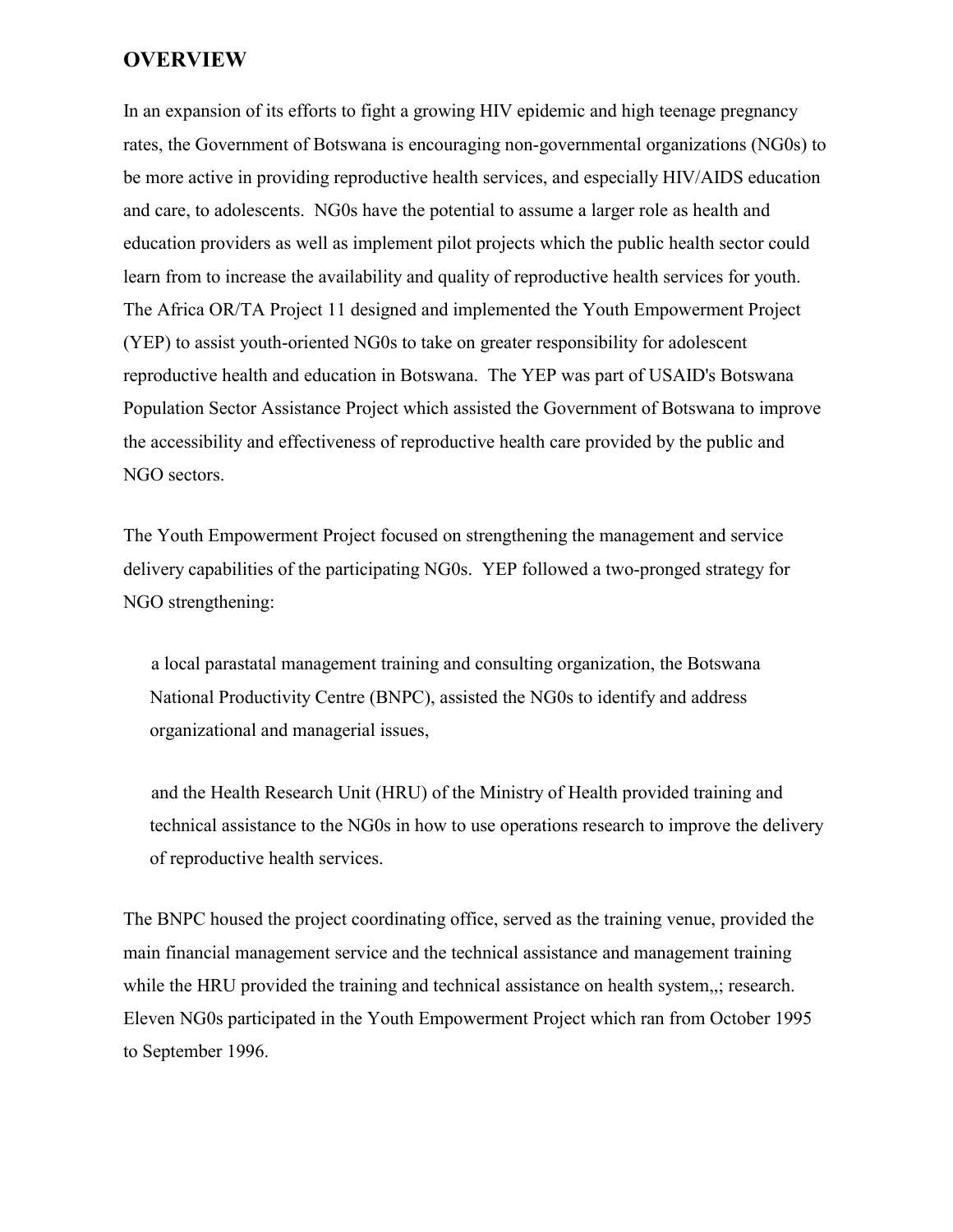#### **ACTIVITIES**

Project activities were initiated with a Project Kick-off Workshop in November 1995 where the Africa OR/TA Project 11, BNPC, and the HRU introduced the project to interested NG0s and confirmed their commitment, participation and involvement in its implementation. The kick-off workshop also provided an opportunity to collect information on each NGO which was used to establish a baseline for the NG0s participating in the project. At this workshop, the participants selected the name "Youth Empowerment Project" for the project. The eleven NG0s who chose to participate in YEP were varied in structure, size, and objectives. They included:

> National, youth oriented NG0s linked with international networks (Botswana Scouts Association, Girl Guides, and the Young Women Christian's Association),

an autonomous, indigenous youth oriented NGO (The Botswana Youth Centre),

NG0s with a reproductive health but not necessarily a youth focus (Botswana

Family Welfare Association - the IPPF affiliate in Botswana - and Population Services International),

NG0s with mandates relating to community development, health, and education (The Red Cross, Association of Medical Missions in Botswana, AIDS Action Trust, and Mambo Arts Commune), and

the NGO established in Botswana to serve as a clearinghouse of information and central network point for all NGO activities (BOCONGO).

Eleven NGOS participated in the management development activities and eight NG0s attended the operations research training and participated in the operations research studies.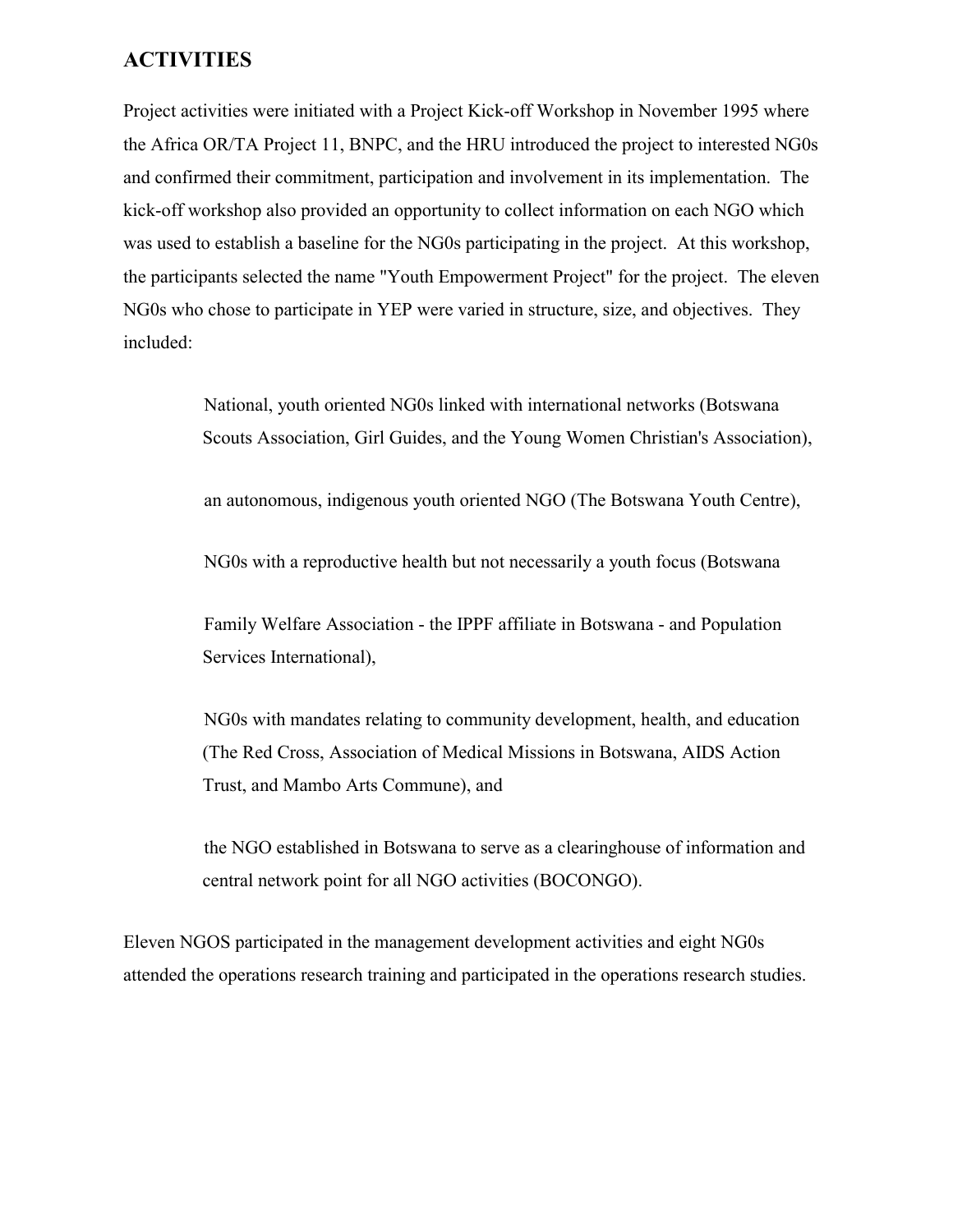#### **MANAGEMENT TRAINING**

The initial program of activities under the management component of YEP was a series of individualized retreats facilitated by the BNPC where a core of representative staff from each NGO used a participatory methodology to assess which characteristics of the NGO had the potential to affect individual and/or organizational performance. The retreats were followed by a program of four management workshops: Strategic Management Workshop; Change Management and Time Management; Performance Management; and Project Management. These management workshops addressed the training needs identified through the kick-off workshops and retreats.

The final set of management strengthening activities was the delivery of technical assistance by BNPC to individual NG0s to enhance performance. The following examples of technical assistance show some of the various needs of the NG0s for institutional development:

The Botswana Red Cross Society management identified and acknowledged factors which inhibited effective communication between service personnel and management and among the various programs, acknowledged the need to address these as a matter of priority, and committed itself to take action.

The Botswana Family Welfare Association worked on volunteer motivation, performance management (staff appraisal, development and improvement of work environment), impact measurement, fund raising, and income generation.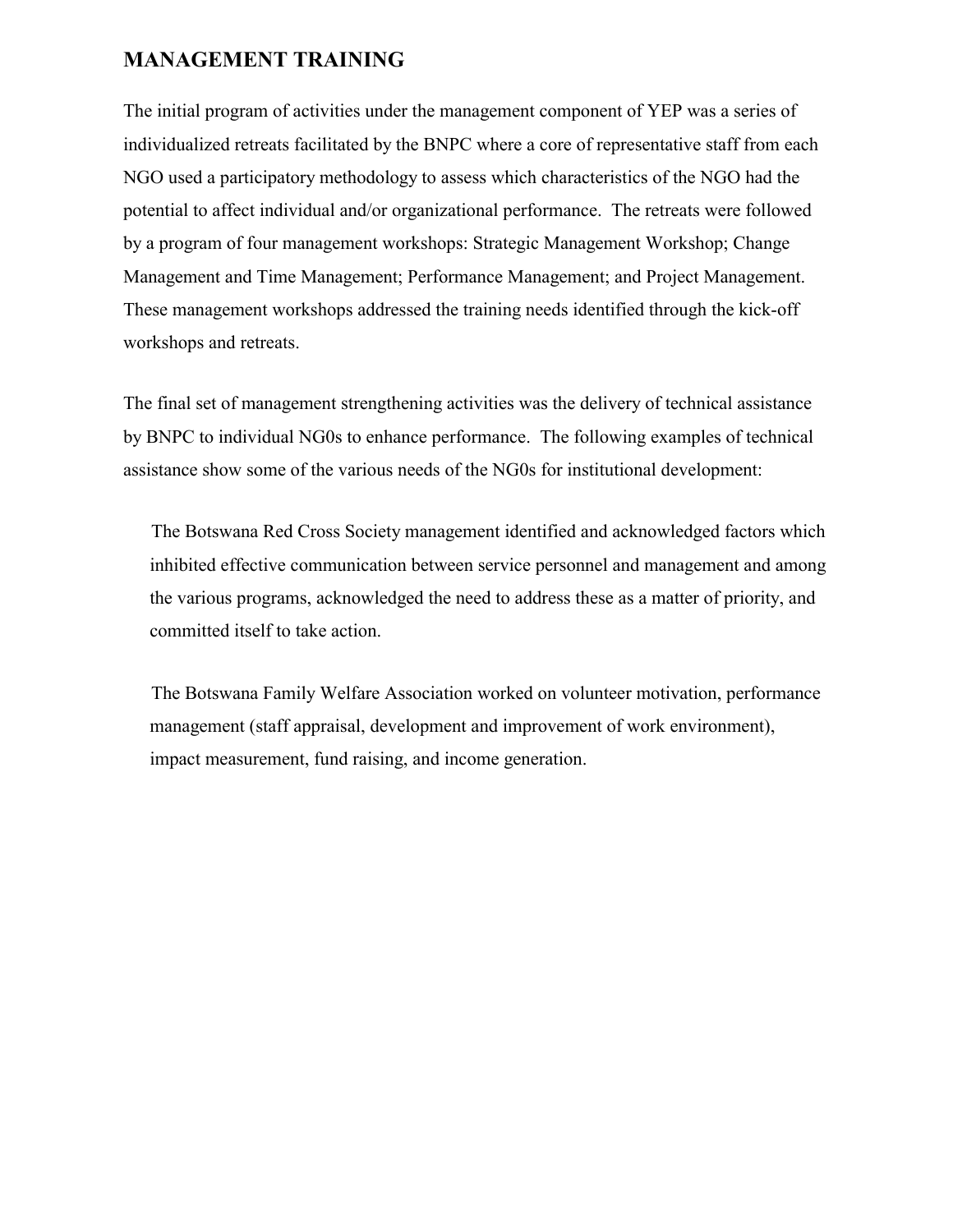| <b>Workshop Theme</b>                                     | <b>Purpose</b>                                                                                                                                                                                                                                                                                              | <b>Main Topics</b>                                                                                                                          |
|-----------------------------------------------------------|-------------------------------------------------------------------------------------------------------------------------------------------------------------------------------------------------------------------------------------------------------------------------------------------------------------|---------------------------------------------------------------------------------------------------------------------------------------------|
| <b>Strategic</b><br>Management                            | Develop long range plans.<br>Participants learned about the<br>strategic planning process and<br>acquired hands-on skills in<br>preparation for developing or<br>revising NGO -specific long range<br>plans.                                                                                                | • Strategic management<br>and its context<br>• Strategic management<br>concepts<br>• Strategic management<br>thinking and analysis<br>tools |
| Change<br><b>Management and</b><br><b>Time Management</b> | Familiarize NGO representatives<br>with the process of change<br>management and impart skills to<br>manage change and time more<br>effectively.                                                                                                                                                             | • The reality of change<br>• The process of change<br>• Time management                                                                     |
| Performance<br><b>Management</b>                          | To assist NGO representatives to<br>become effective in important<br>aspects of performance<br>management. Participants were<br>introduced to a range of<br>performance management tools and<br>techniques which participants could<br>use to manage their own<br>performance as well as that of<br>others. | • Performance<br>management and its<br>context<br>• Performance<br>management practices<br>• Performance<br>management enablers             |
| Project<br>Management                                     | To become effective in key aspects<br>of project management. Participants<br>were introduced to the cycle of<br>project management and acquired<br>skills to enhance their effectiveness<br>in the delivery of project<br>management performance.                                                           | • Project management and<br>its context<br>• Project management<br>practices                                                                |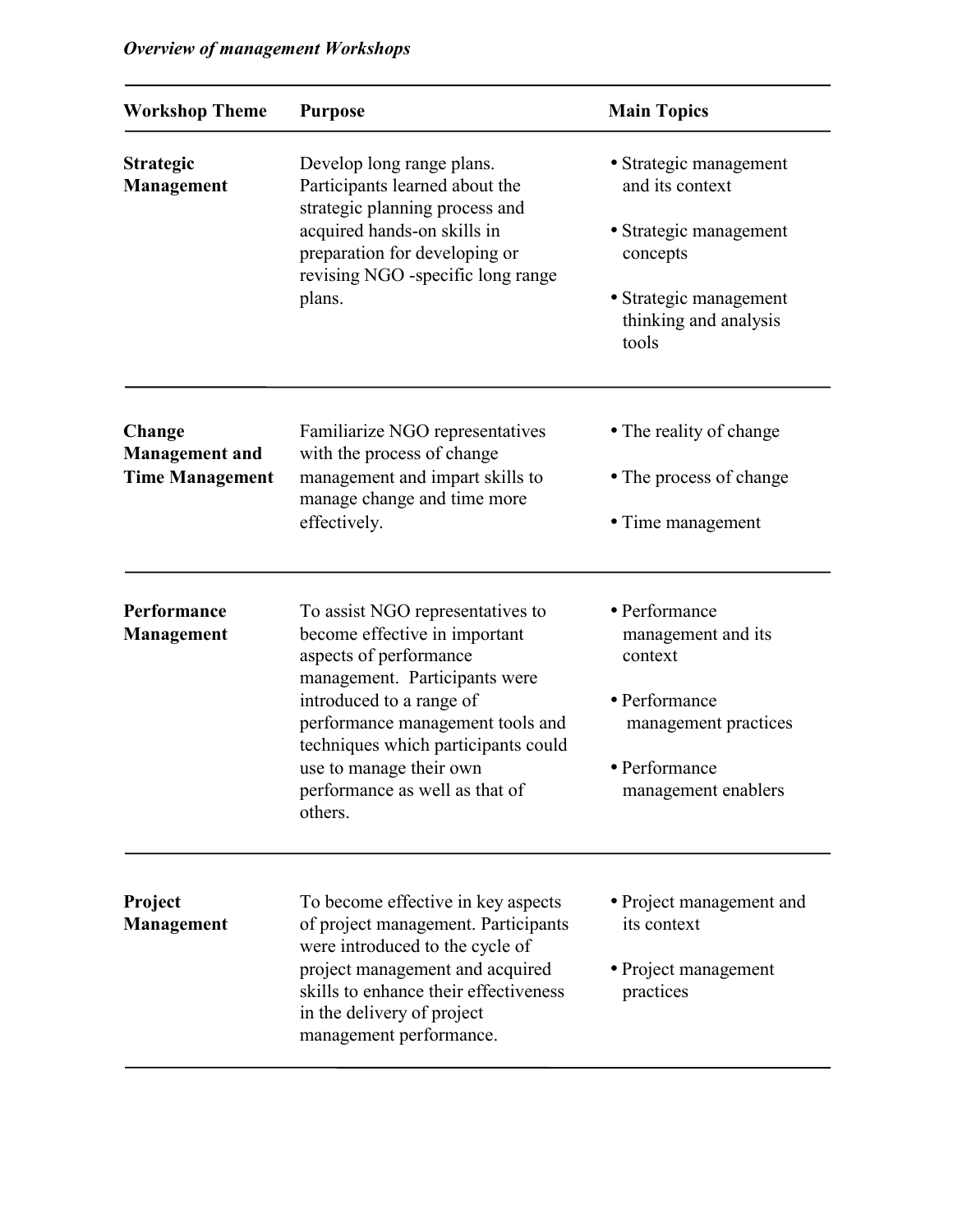## **OPERATIONS RESEARCH TRAINING**

The Health Research Unit coordinated a parallel set of strengthening activities in which staff from eight NG0s received training on how to use and design operations research to increase NGO performance. The NG0s formed teams, each with a facilitator from the HRU, and prepared four research proposals. Africa OR/TA Project 11 staff worked closely with the staff from the participating NG0s to revise the proposals and eventually all were approved for funding. These were small scale studies which entailed a few weeks of fieldwork and cost between three and eight thousand dollars. After completing data collection, the research teams brought their data to a second training workshop which focused on data analysis, report writing, and preparation for dissemination of the results to the managers of their respective NG0s.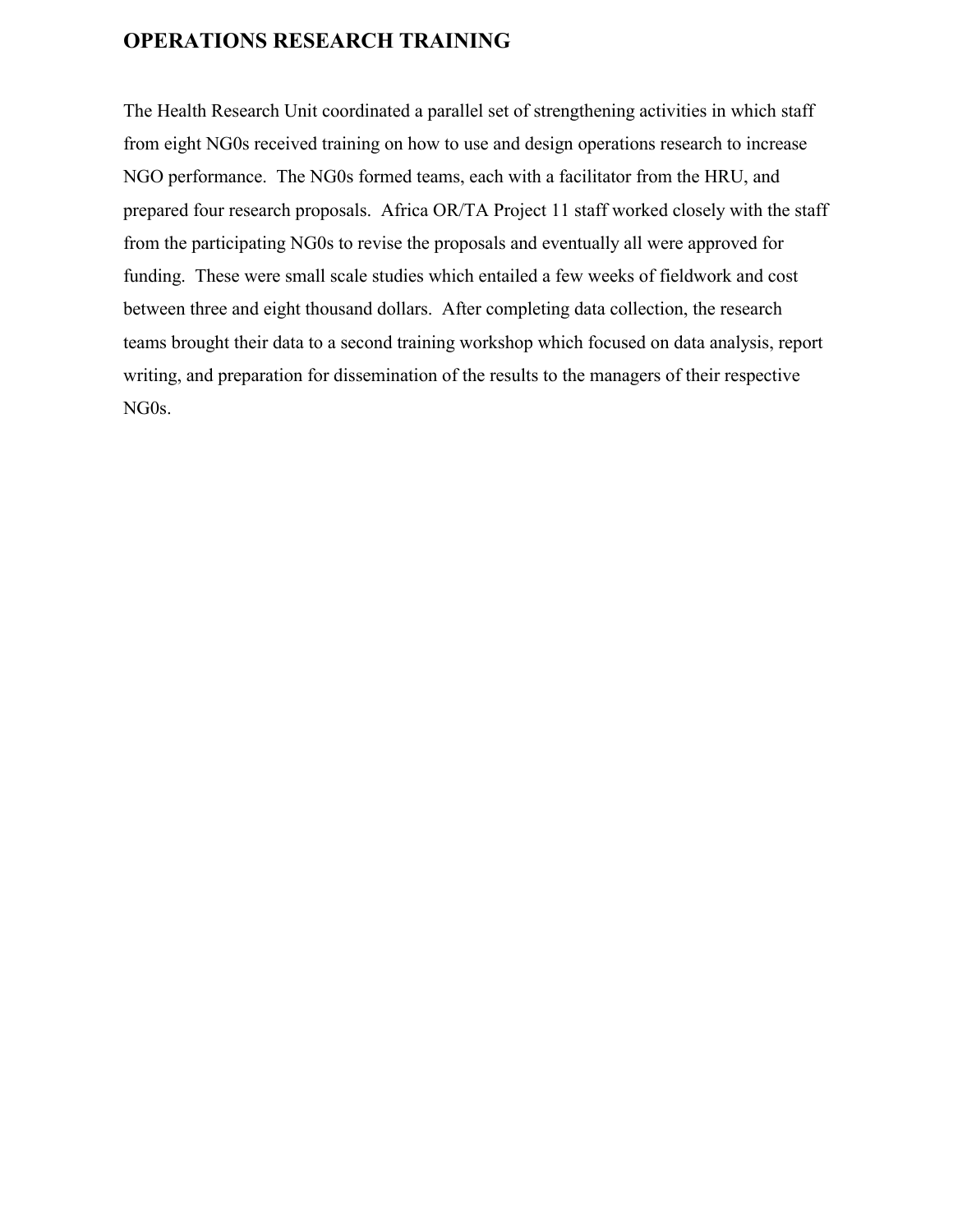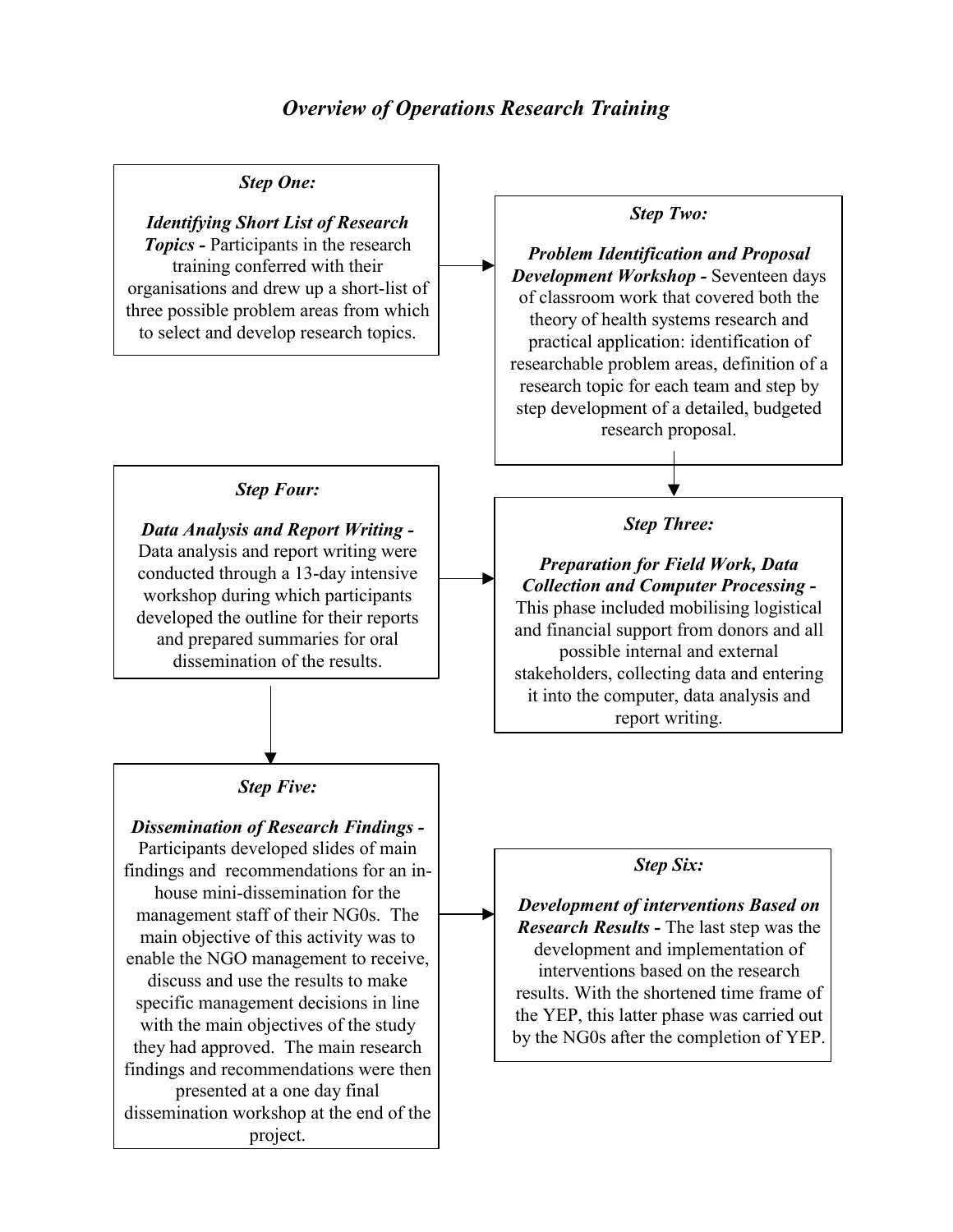#### **CREATION OF NGO DATABASE AND GEOGRAPHIC INFORMATION SYSTEM**

An activity not originally anticipated under the YEP project was the establishment of a centralized database and geographic information system on NGO activities in Botswana. The kick-off workshop revealed a need for such a database to facilitate collaboration and networking as well as to provide access to information about NG0s to government and donor agencies. By the end of the project period, the Botswana Council of NG0s had completed a database with information on most NG0s in the country as well as attractive, colorful maps showing the locale and type of activity for the YEP NG0s and registered members of the Botswana Council of NG0s. The maps were in use even before the completion of the project with one NGO taking its map to an overseas international conference where it notably increased recognition of the NGO.

#### **DISSEMINATION**

The final project workshop in September, 1996 was used as a platform for participating NG0s to share their experiences and begin to mobilize further support (both technical and financial) from the government, the private sector and the international donor community to sustain and continue to improve on the gains made through the project. The workshop was attended by early 80 participants from various government sectors, donors, the university, and the private sector., An ad hoc committee composed of members of NG0s who participated in YEP presented recommendations for follow-up action. The First Lady, Lady Masire, was an active participant at this workshop both because of her experience in the project as the Executive Director of the Botswana Youth Centre and as a member of the ad hoc committee.

The principal recommendation of the committee, which was endorsed by the workshop participants, was to solicit BNPC and HRU technical support beyond the life of Y-EP in order to gain more experience in applying the information, knowledge, and skills acquired from the YEP project as well as to utilize the results of the research projects for improving and revising their programs. They recommended that a second phase include a "training of trainers" so that the management training could be more widely shared within each NGO and thus create a common approach and supportive environment to the application of new management techniques.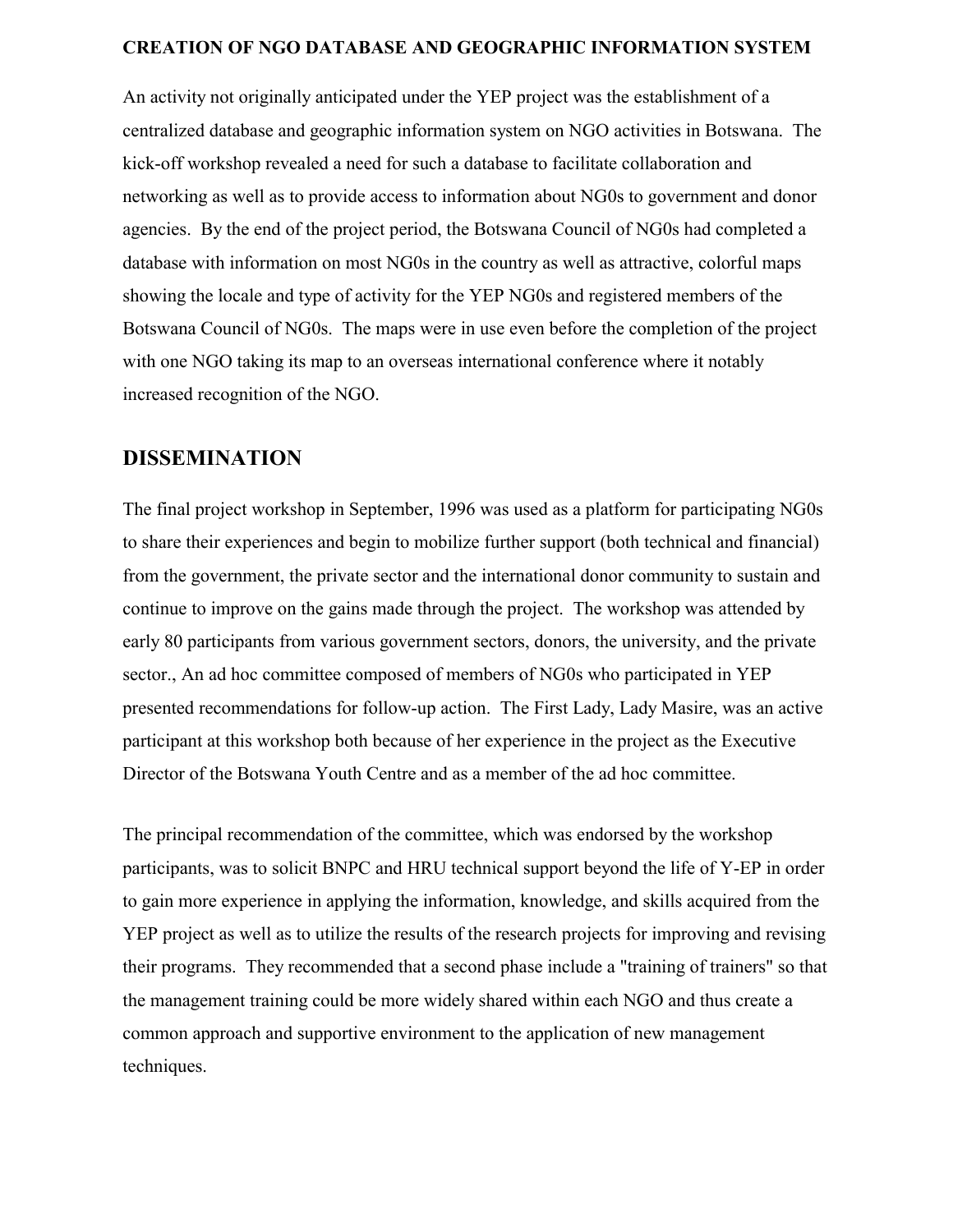The external stakeholders (government, the private sector, donors, etc.) who attended the final dissemination workshop confirmed the important role of NG0s in youth reproductive health in Botswana and stressed the need for a collective approach for resources mobilization. They also provided guidance on sources of support and, in some cases, offered specific financial, logistical or other support. For example:

- ♦ The Director of the Department of Youth and Sports mentioned that, subject to appropriate communication and planning, the Department could benefit from the operations research capability of NG0s by commissioning and funding research on youth issues by NG0s as part of the implementation of the new national youth policy.
- ♦ The Ministry of Finance and Development Planning confirmed the potential for finding NGO training in population issues especially in youth reproductive health management.
- ♦ Participants from the private sector and UN agencies (UNFPA and UNICEF) expressed particular interest in continuing collaboration in various aspects of the NGO youth reproductive health activities.
- ♦ The BYC, one of the YEP NG0s, merged with the Botswana National Youth Council which is fully funded by the government to build a youth center. BYC has a large piece of land and construction plans for a youth center while the Council has assured government funding for construction and for running programs. UNICEF will also provide some funding to include construction of a youth health clinic at the Botswana Youth Centre.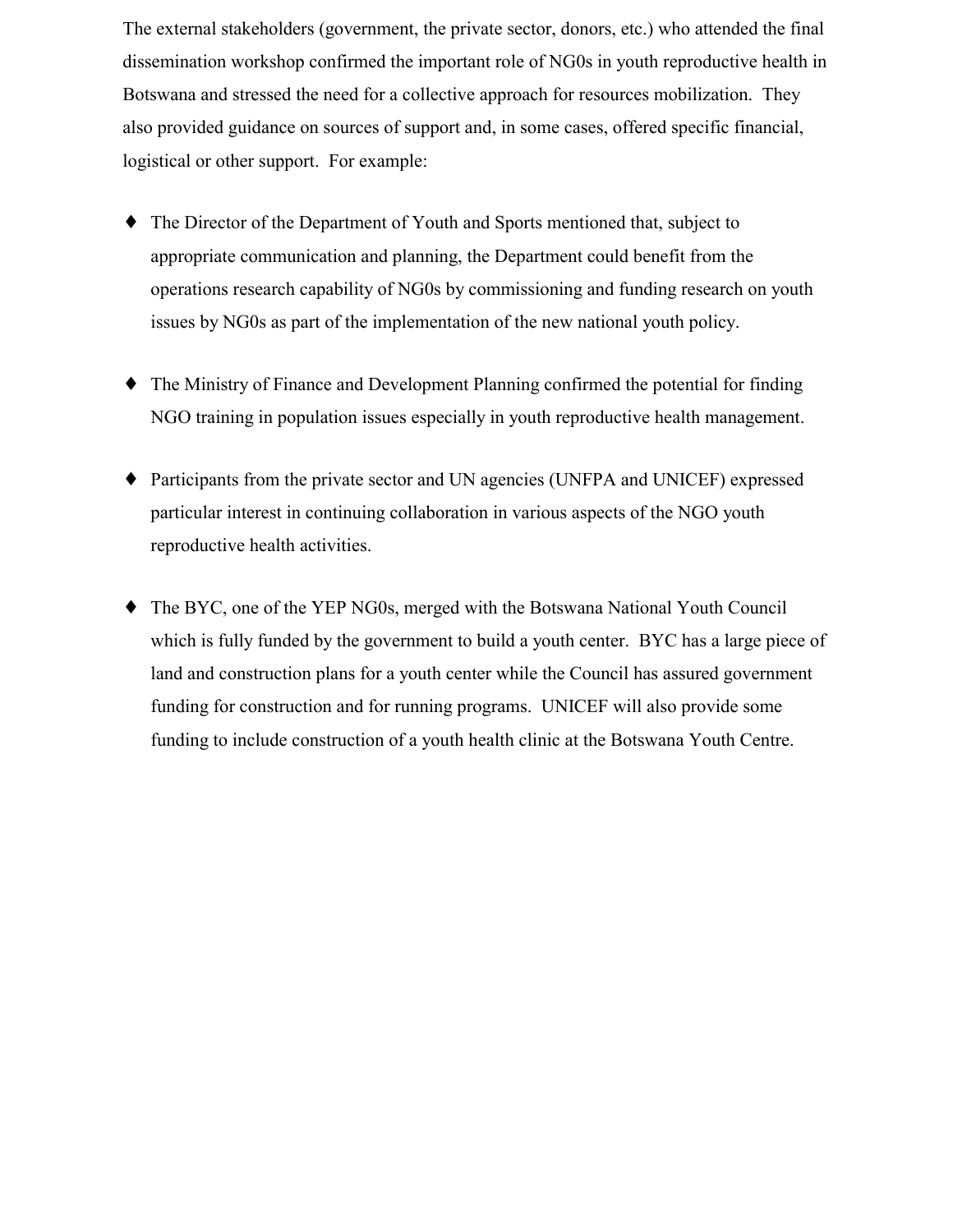## **IMPACT**

The YEP project was originally conceived to last 18 months but had to be implemented in less than 10 months due to delays in the start of the project.<sup>1</sup> Nonetheless all planned project activities were completed and all four project objectives achieved to a significant extent considering the time frame. The training and technical assistance programs were taken advantage of by most of the participating NG0s who acquired and applied basic knowledge and skills in performance management to strengthen different aspects of their management and service delivery systems. The technical assistance program enabled each NGO to focus on special areas of priority needs. Upon the conclusion of the project, NGO participants made some of the following observations:

*"The workshops were an eye opener to the majority of the participants. The training enabled us to step back and make an objective and critical analysis of our difficulties as well as solutions and options. The YEP courses prepared participants to recognize the need for change, accept change, and provided skills to initiate change in the management of our NG0s."*

"The research skills provided ably complements the management training modules. Of particular significance is the principle that management decisions must be based on objective data and information and that there must be a continuous flow of such information through the management systems."

Specific examples of the impact of the project under each project objective are given below.

**Objective One: To provide general management training and tailor-made technical assistance to NG0s who are active in reproductive health in program planning, development, implementation, evaluation and communication and dissemination**.

- Mambo Arts Commune worked on project proposal development and project management and identification of training needs and resources. The NGO used its newly acquired
- 1 An extension of the project was not possible due to the closing of the USAID mission in Botswana.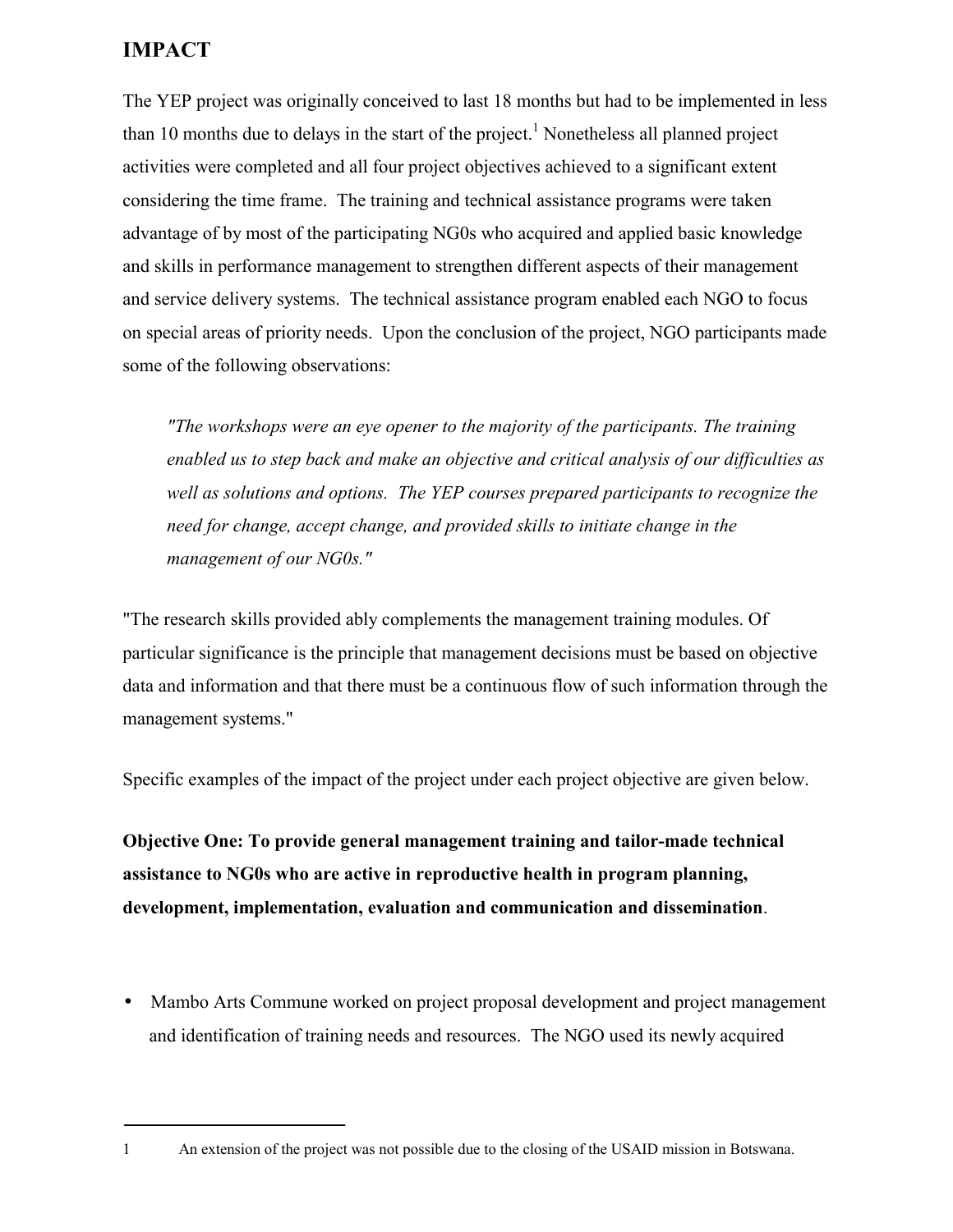skills to 1) revise a number of research proposals which had been outstanding and submit them for funding with some of them being approved for finding, and 2) train all project leaders in project management so that each of them can take full responsibility of their programs from project proposal writing, resource mobilization and project implementation.

- The Association of Medical Missions for Botswana (AMMIB) learnt to use needs assessment tools as the first step towards the development of an enhanced performance management system.
- Population Services International increased computer literacy among their staff after identifying a deficiency in this area based on the management tools learned in the workshops.
- Many of the NG0s (BSA, ACT, PSI, AMMB) reported that they used the time management training to streamline the day to day running of their offices.

## *Objective Two: To assist NGOs with developing long range program strategies which are realistic, feasible and cost-effective*

Although it is too early to make judgements on realism, feasibility and cost-effectiveness, several NG0s revised, developed or anticipated creating strategic plans on the basis of the management training and research results:

- The AIDS Action Trust used the technical assistance to introduce a planning retreat at which a three-year strategic plan was produced
- The Boy Scouts Association revised its strategic plan and started on specific activities and consultations to strengthen the youth reproductive health component of the plan and develop specific operational activities in this area
- The Botswana Girl Guides Association, the YWCA and the Botswana Youth Centre used the project to raise awareness among their senior management personnel on the importance of strategic management planning and to strengthen and/or begin work on the development of strategic management plans;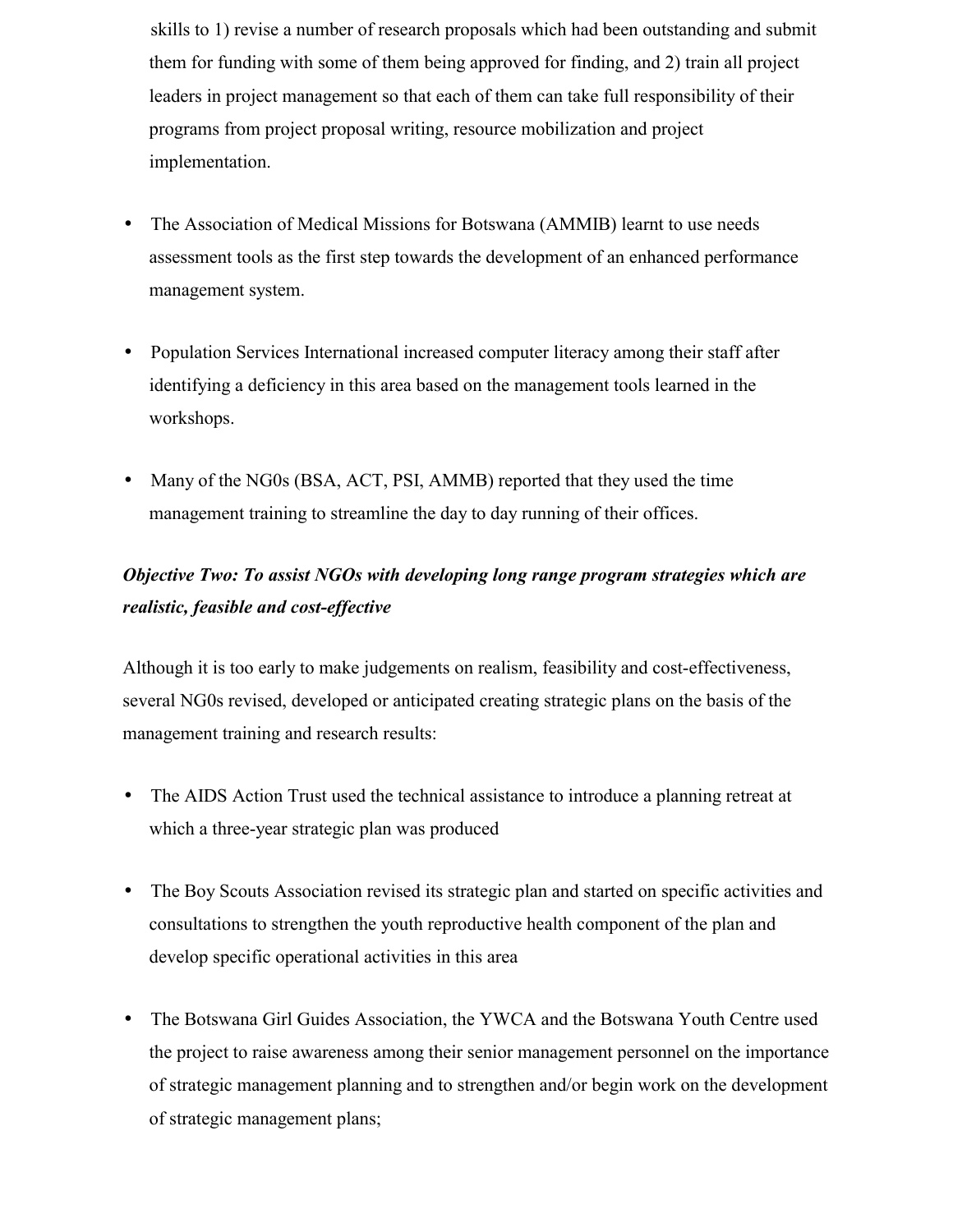## *Objective Three: To provide training to NGOs who are active in reproductive health in service delivery problem identification and OR proposal development*

Twenty-one staff of eight NG0s were trained in service level problem identification and proposal writing. Because the NG0s lacked information about the strengths and weaknesses of their ongoing programs, all of the NG0s chose to carry out diagnostic rather than intervention studies.

## *Objective Four: To assist selected NGOs with the design, implementation and evaluation of small scale, pilot service delivery projects*

Four diagnostic OR studies were completed and used to improve programs and develop specific programs of intervention. The study themes, objectives, selected-findings, major recommendations, and utilization of the YEP OR studies are described overleaf.<sup>2</sup>

<sup>2</sup> More detailed information about the studies can be obtained from the Health Research Unit, Ministry of Health, Gaborone, Botswana or the Africa OR/TA Project II.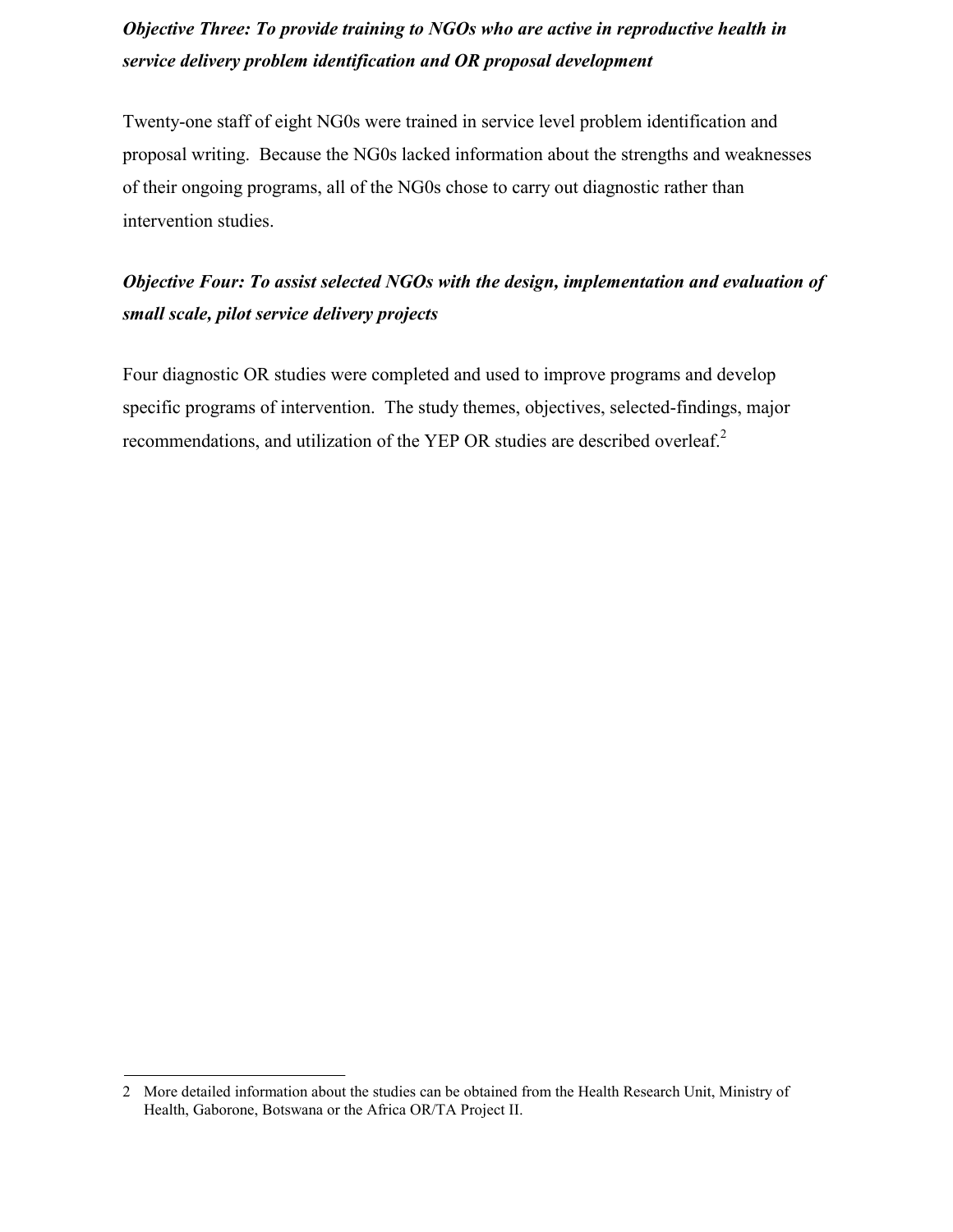## **"Assessing the Coverage and Adequacy of Services Provided by AMMB to Care Givers of AIDS/HIV Positive Youth"**

## **(Association of Medical Missionaries in Botswana .**

#### **Study Objectives:**

The ultimate objective of the study was to ensure that AMMB to AIDS prevention, control and care activities, including the home care services for people with AIDS, respond adequately to the needs of the young. This exploratory study identified:

- 1) The proportion of care givers receiving support from AMMB;
- 2) Socio-cultual, economic, and religious factors influencing care givers in providing care to youth with HIV/AIDS;
- 3) Positive and negative attitudes of care givers; and
- 4) The quality of support services rendered by health workers to care givers and youth with HIV/AIDS.

The results will be used in strengthening AMMB's home based care program and developing similar programs within other NG0s and government.

#### **Selected Findings:**

Sixty-eight care givers were interviewed in three sites. Care givers were predominantly close female relatives of the affected youth and had little education and were either unemployed or low wage earners. All except two care givers said they could not cope with home care if the health of the patient deteriorated and only two care givers were protecting themselves when caring for the patient. Care givers were not regularly visited health workers, therefore, compromising the quality of care.

#### **Major Recommendations:**

- The AMMB AIDS registers need to be updated and made use of in identifying who needs counseling services and home visits.
- Counseling services need to be strengthened to provide better information about the support services available and how infection to care givers can be minimized.
- Health education on HIV/AIDS and home care should target the elderly who are the primary care givers.
- There is a need to strengthen the support system for caring for youth with at the institutional, church, and family level.

#### **Actions:**

A proposal to introduce a hospice in one of the AMMB sites was reviewed and approved.

The AMMB approved specific recommendations to streamline activities and strengthen its home care program.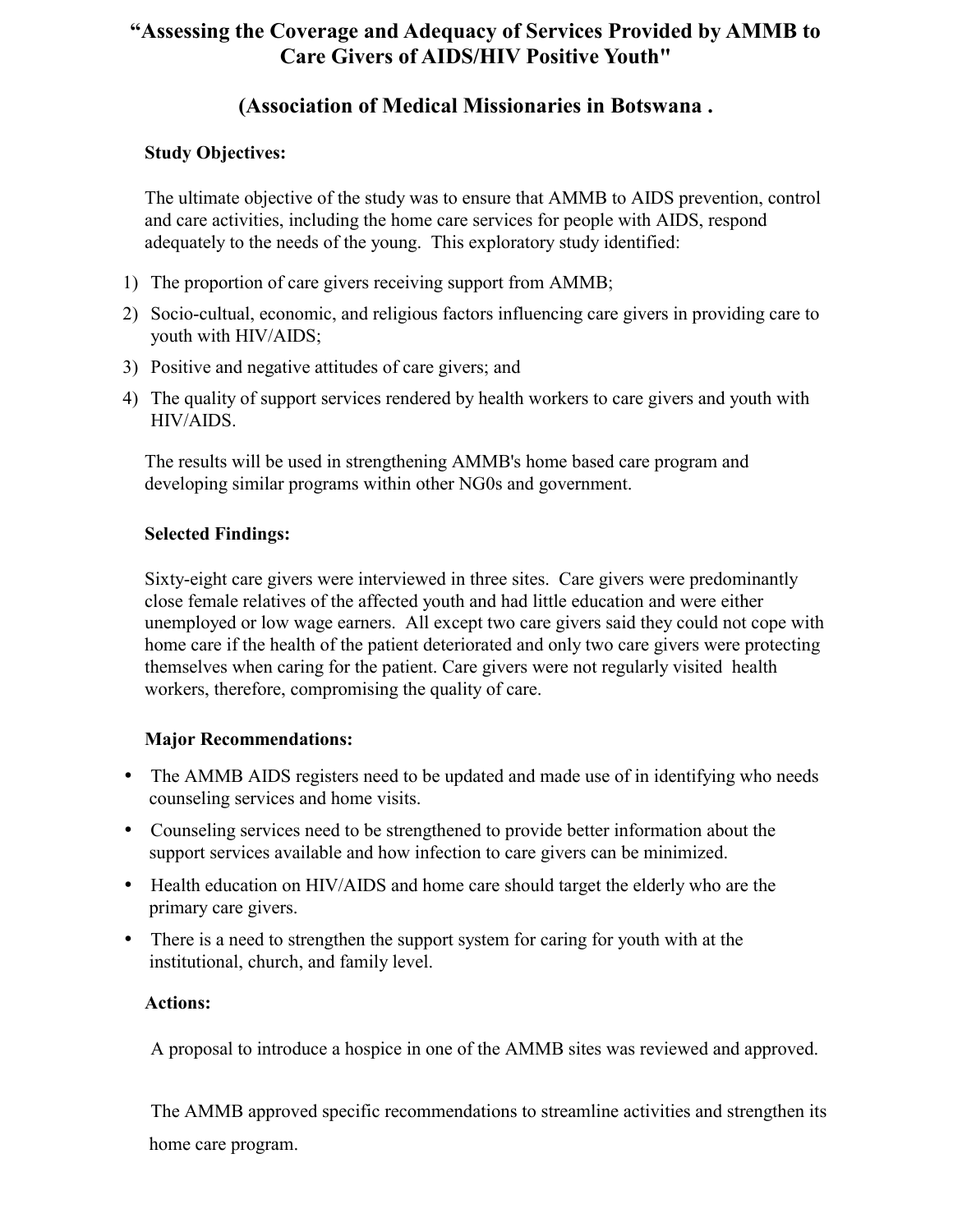## **"Accessibility, Availability and Use of Condoms among Youth" (Botswana Scouts Association and Botswana Youth Center)**

#### **Study Objectives:**

A descriptive cross-sectional study was conducted by members of the Botswana Scouts Association and the Botswana Youth Centre to determine the attitudes, knowledge and practice of youth (age 13-30) on sexual behaviors, STD/HIV/AIDS, and teenage pregnancy. The specific objectives of the study were:

- 1) To determine the proportion of sexually active youth and the characteristics, sexual behaviors and condom use of sexually active youth;
- 2) To assess the attitudes and level of knowledge of the youth about sexual behavior, STD/HIV/AIDS, and pregnancy; and
- 3) To make relevant recommendations regarding youth sexual behavior.

#### **Selected Findings:**

A self-administered questionnaire was used to interview youth (boys and girls) in the Scouts movement in selected secondary schools in selected major villages and towns. Of the 577 youth who responded to the questionnaire, 37% reported to have had sex, mainly with a regular partner. Similar percentages of males and females reported they were sexually active. The proportions sexual active increased with increasing age and educational level. Overall condom knowledge was high. Among sexually active youth, 65% reported that they had used a condom. Of those that had used a condom, 91 % stated they always used condoms. Almost as many females as males reported using condoms and condom use increased with increasing educational level and age. Many of the youth (both sexually active and inactive) gave an ideal age to start having sex which was higher than the current practice. Knowledge regarding STDs/HIV/AIDS was generally good. However, almost one-half of the youth were not willing to have a friend with HIV/AIDS. Youth were less knowledgeable about pregnancy risks.

#### **Major Recommendations:**

- BSA and BYC should develop programs in life skills training to teach youth to be assertive and withstand peer pressure.
- There is need for a clearing house and/or centers for information and referrals young people with particular focus on reproductive health needs of young people
- Reproductive health education should be broadened to include, information on pregnancy, ante-natal care, and child-bearing.

#### **Actions:**

The Botswana Scouts Association started work on the development of a scouts curriculum on youth reproductive health education.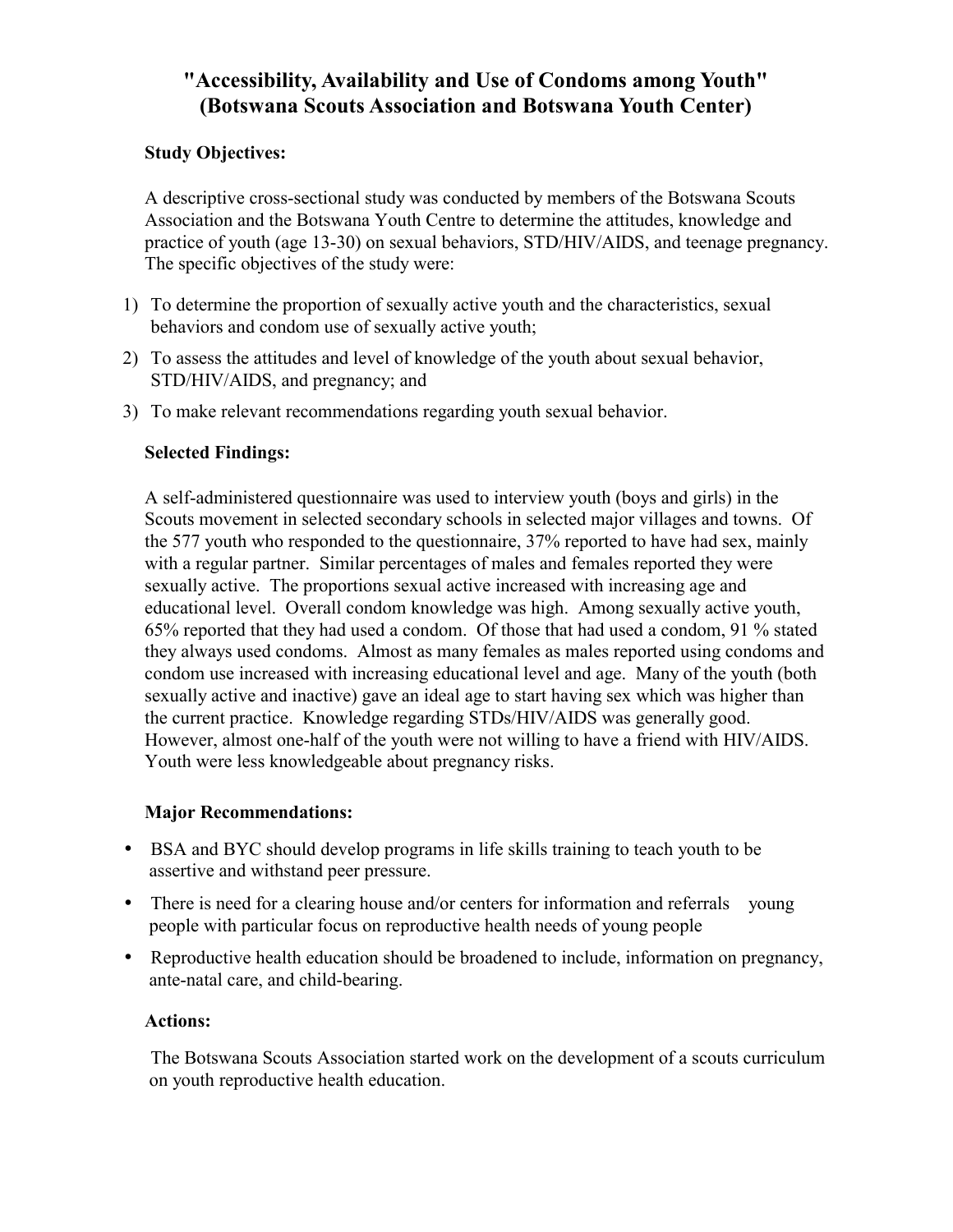## **"Utilisation of Information, Education and Communication Material on HIV/AIDS by Adolescents with Disabilities" (Botswana Red Cross Society and Population Services International)**

#### **Study Objective:**

The ultimate objective was to ensure that youth-targeted IEC materials on AIDS are available to disabled youth. The specific objectives of the study were to determine the: 1) availability of, 2) access to and 3) use of IEC materials by youth with disabilities.

#### **Selected Findings:**

Disabled youth aged 15-29 and service providers in three sites were interviewed. The youth were also shown IEC materials and their reactions observed. The study established that very few of the youth had access to IEC materials on AIDS. The most common IEC materials were posters, but only a minority of the respondents understood their message. The type of disability was associated with whether respondents had access to and could utilize materials; those with difficulty moving were more likely to have seen IEC materials related to AIDS than youth with other kinds of disabilities such as difficulty beaming, communicating, or ill-defined disabilities.

#### **Major Recommendations:**

- Family Welfare Educators should be attached to the NGO delivering rehabilitation services.
- The Ministry of Health in conjunction with NG0s should conduct workshops for people with disabilities regarding HIV/AIDS awareness and the development of appropriate HIV/AIDS IEC materials.
- Family Welfare Educators should be trained in special communication skills to cater for the blind and the dumb.
- PSI should extend their peer education and condom demonstrations to youth with disabilities.

#### **Actions:**

The Botswana Red Cross Society (BRCS), approved specific recommendations to address factors which inhibited optimal availability, suitability and accessibility of IEC materials on HIV/AIDS to youth with disabilities.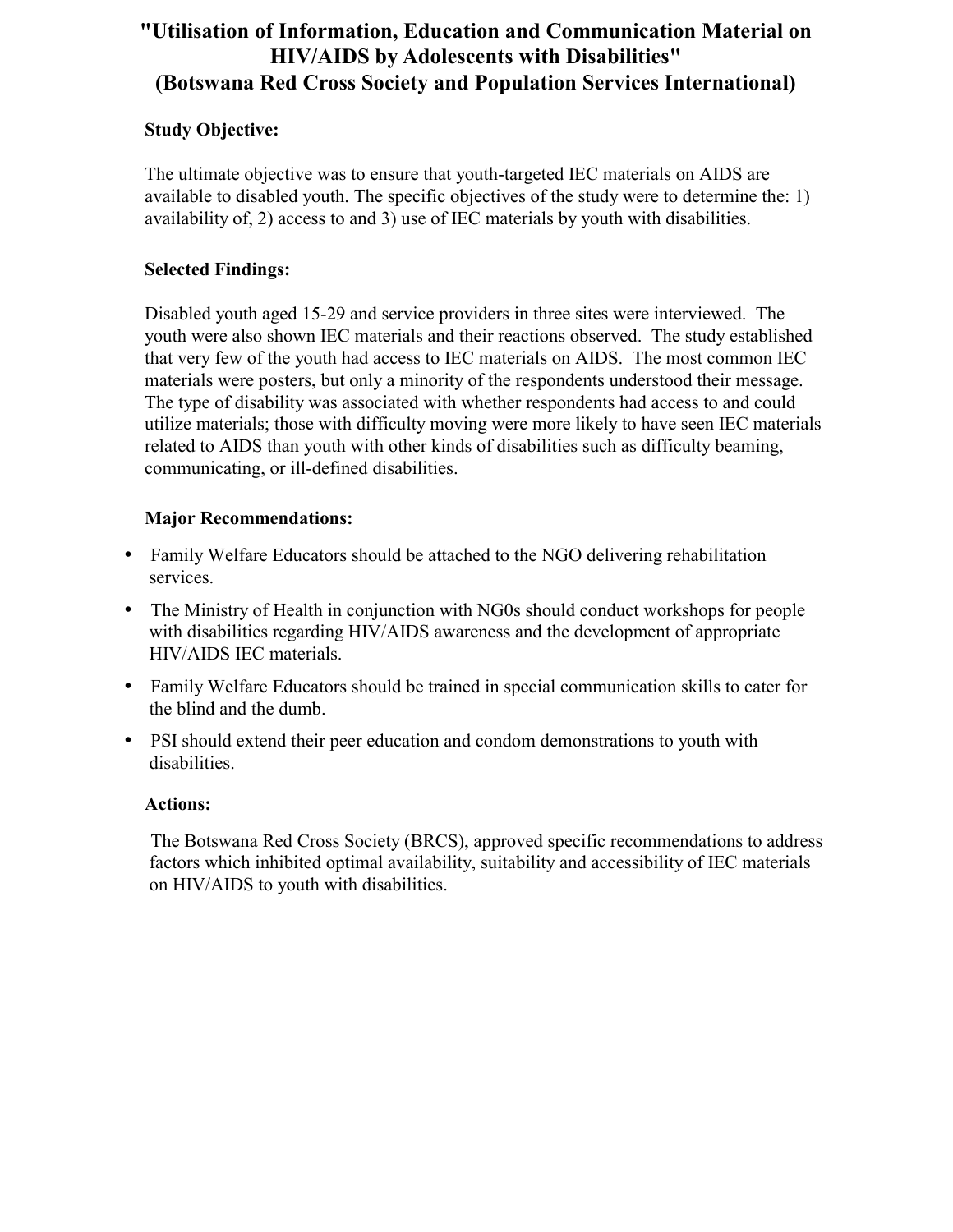## **"Effectiveness of Peer Education Training Programs in Gaborone (BOFWA, YWCA, and BOCONGO)**

#### **Study Objectives:**

The ultimate objective was to offer effective peer education to empower youth to make informed decisions and choices on their sexuality The study investigated the extent to which BOFWA/YWCA peer education programs have been effective in preparing peer educators to adequately carry out their tasks to educate youth on reproductive health issues.

#### **Selected Findings:**

Seventy-seven peer educators trained in 1994 and 1995 were interviewed. The majority of the peer educators interviewed were between 17 and 20 years old, 45% were males and 55% were females. The peer educators were most satisfied with time allocated during training and the resources persons for the topics of condom use, contraceptives, alcohol and drug abuse and adolescent sexuality. However, these were not the tasks most commonly performed by peer educators. The most common activities were counseling, recruitment, and outreach. Moreover, the peer educators interviewed felt that the training did not adequately prepare them to handle critical situations in their day to day operations. The results also showed that there were inconsistencies in the training programs of BOFWA and YWCA.

#### **Major Recommendations:**

- More emphasis should be put on those aspects of the training that will prepare peer educators to effectively organize their peers, e.g. communications, group dynamics, recruitment, and outreach,
- There is a need to standardize the training curriculum. The two organizations need to increase support and follow-up once the peer educators have been trained.

#### **Actions:**

The Botswana Family Welfare Association (BOFWA) adopted specific recommendations of the operations research project to strengthen its teen peer education training program by developing refresher course for peer educators for 1997. The curriculum for this course addressed training needs revealed in the operations research study.

BOFWA used the research skills acquired through this study to evaluate and re-introduce a Family Life Education training program for primary teachers which had been discontinued.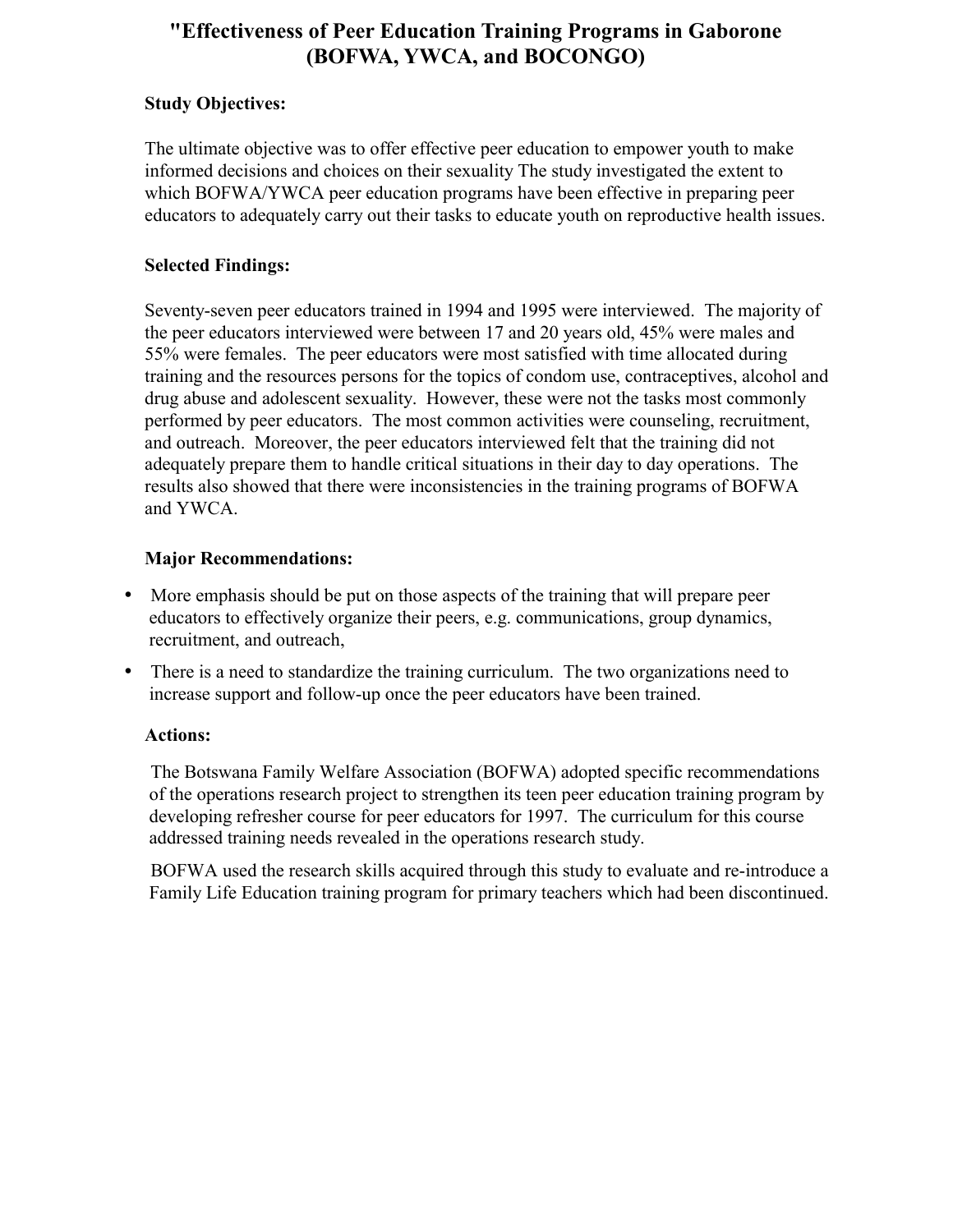## **LESSONS LEARNED ABOUT NGO STRENGTHENING**

In their end-of-project review<sup>3</sup> which included debriefings with many of the participating NG0s, the project management team identified specific aspects of the project design as well as different characteristics of the NG0s which contributed to the success of the project. The team also noted hurdles experienced in the project implementation. These success and shortcomings are summarized below.

#### **Design factors which contributed to the success of the project**

- *Early and continued close collaboration between the Africa ORITA Project II and local professional institutions.* Early collaboration nurtured commitment and ownership and allowed collaborators to gauge their capabilities and appropriate inputs, including human resources, in relation to the project requirements before getting started. The BNPC provided an esteemed, modem institution with access to a wide range of consultants on various aspects of management as well as well-equipped classrooms and catering and boarding accommodation on the premises. Similarly, through the collaboration with the HRU the project was able to access the university consultants who normally collaborate with HRU. Another valuable outcome of collaborating with local institutions was that it provided the opportunity for the NG0s to establish and maintain long term relationships with these resources after the end of the project.
- *A full-time Project Coordinator and a local coordinating office.* The project coordinator monitored the daily proceedings of the project, ensured the integration of its various elements, assisted with facilitation during training where necessary, provided continuity as various BNPC consultants and NGO participants joined the project, and maintained close communication with Africa OR/TA staff. The local office with an experienced secretary, vehicle, computers and other office equipment was a valuable resource to the NG0s who often lacked these types of support.

<sup>3</sup> The full report on the project titled "The Youth Empowerment Project (YEP) - Botswana October 1995 - September 1996: An Analysis Of The Project Design And Lessons Learned," prepared by the project coordinator Mercy Rapelesega Montsi (January 1997) is available upon request from the Africa OR/TA Project 11.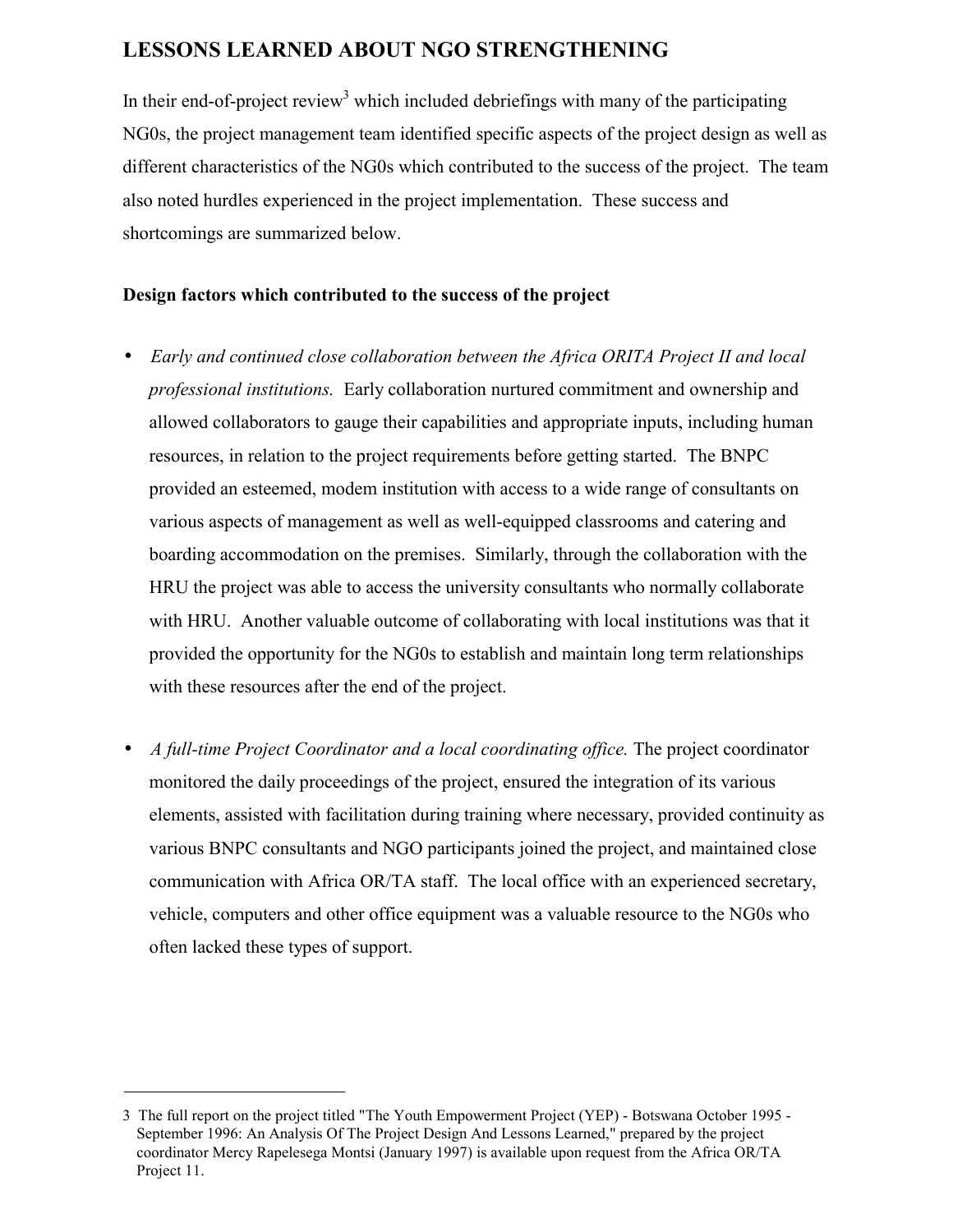- *The creation of a forum for NG0s to share experiences.* A number of NG0s had the impression that their problems were unique and almost insurmountable and initially believed that they could not be tackled through the short YEP workshops. This view changed when common concerns and problems were identified and addressed. While this did not necessarily solve the problems, it often brought the magnitude of the problems into perspective. Moreover, through the networking offered by the project, NG0s identified or confirmed areas of common interest and opportunities for collaboration.
- *An emphasis on dissemination within the participating NG0s of the training experience.* As an integral part of the management training, NGO staff and management discussed staff needs and management constraints, often for the first time, and considered how the tools and approaches taught in the workshops might be applied. Gains in networking were even experienced within the individual NG0s when several staff from the same organization were sent for training and came back "speaking the same language" of management or research.

#### **The Level Of Success Of The Project Within Each NGO Was Influenced By:**

- *the absorptive capacity* of the NG0s which was directly related to the number of staff on the ground, additional work demands, and academic backgrounds (particularly for those participating in the research component);
- *the readiness of senior management for change* and their willingness to re-prioritize their work plans and activities to incorporate the YEP objectives and activities within the available project time, beyond just the release of staff to attend workshops; and
- *the extent to which management took deliberate steps to select and apply a particular management system.* This facilitated exploitation of all its human, financial, and other material and structural resources, especially the deployment of the volunteer human resources which formed an important component of all the YEP NGO personnel.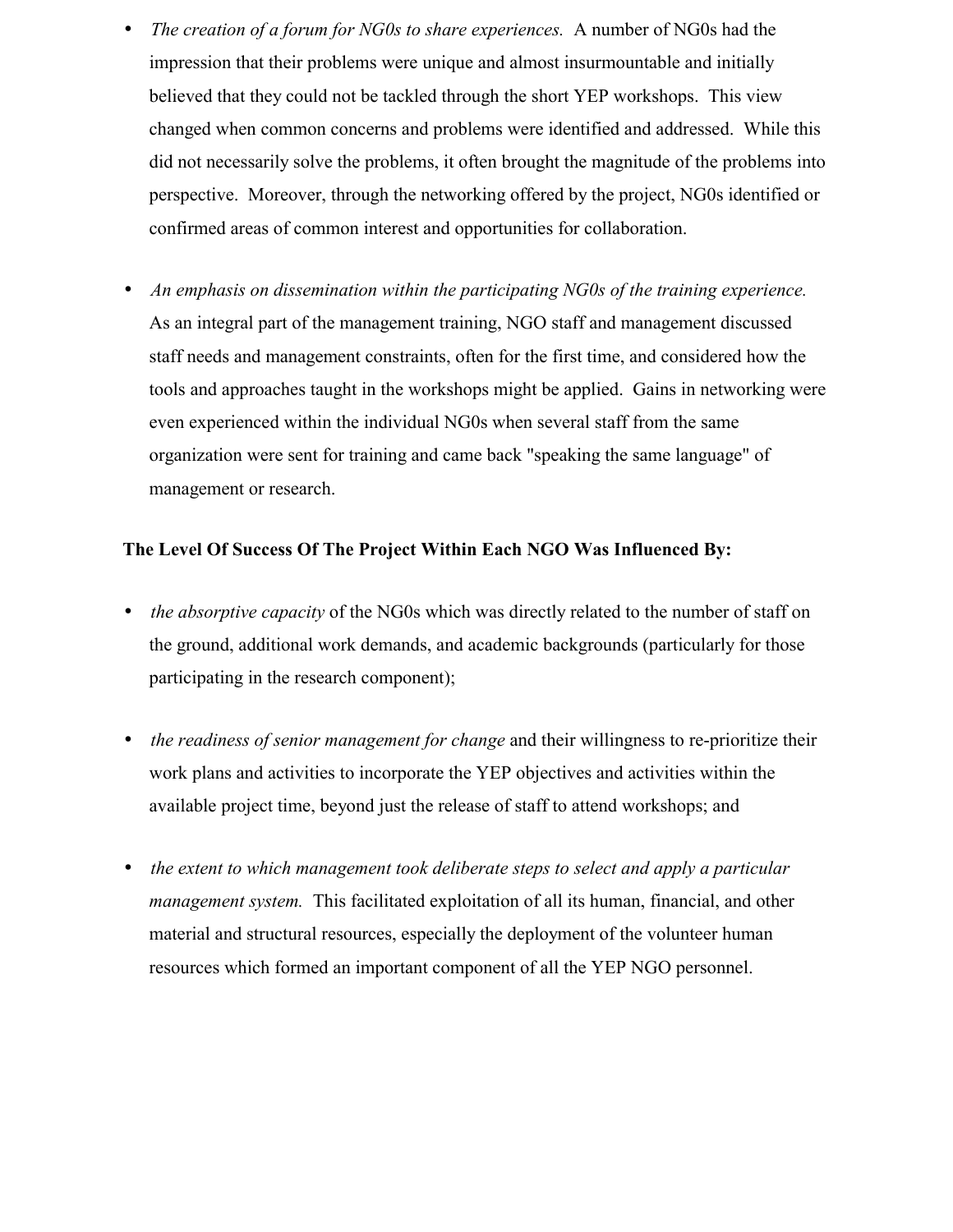#### **Main Constraints**

- *The major weakness was the fact that important follow-up activities could not be undertaken due to the shortened time frame. This might potentially weaken the impact on sustained organizational behavior change.* Although participants gained substantial theoretical knowledge on management practice through the workshops, not enough time was available to allow for practical exercises and the effective completion of the training objectives through application of the skills and approaches discussed in the classroom. This was especially difficult because of the diverse backgrounds of participants and sometimes unique problems of the different NG0s. Key recommendations and activities resulting from the operations research studies and developed during the technical assistance phase of the management training component were approved and agreed upon with the respective NGO management late in the project. This meant that the project did not have the opportunity to support or monitor their effective implementation. The shortened project time also meant that the project could not complete some of the critical activities such as the development of strategic plans which were initiated during the TA phase of the project or other activities which were initiated in response to the operations research findings.
- Because of under-staffing and the volunteer, top-heavy management structure of most NG0s, the management cadre was under-represented in the YEP training activities. Often NG0s are freer of red tape than governmental organizations and therefore can innovate or introduce new activities easily and quickly. The experience with the YEP showed that while this may be true to an extent, YEP NG0s were run primarily through committees of volunteers who are often difficult to convene at short notice and who may not even attend scheduled meetings regularly because of commitments in their regular jobs. Obtaining clearance for an NGO to undertake long term commitments can be a tedious process unless the NGO had a relatively high-powered full-time executive secretary. Also it was preferable but not usually possible that senior management be involved in many of the activities both to help create an enabling environment for the service personnel who were receiving the YEP training as well as to empower those managers with the knowledge and skills which were being imparted thorough workshops. The under-representation of senior management made it difficult for some NG0s to take best advantage of YEP inputs.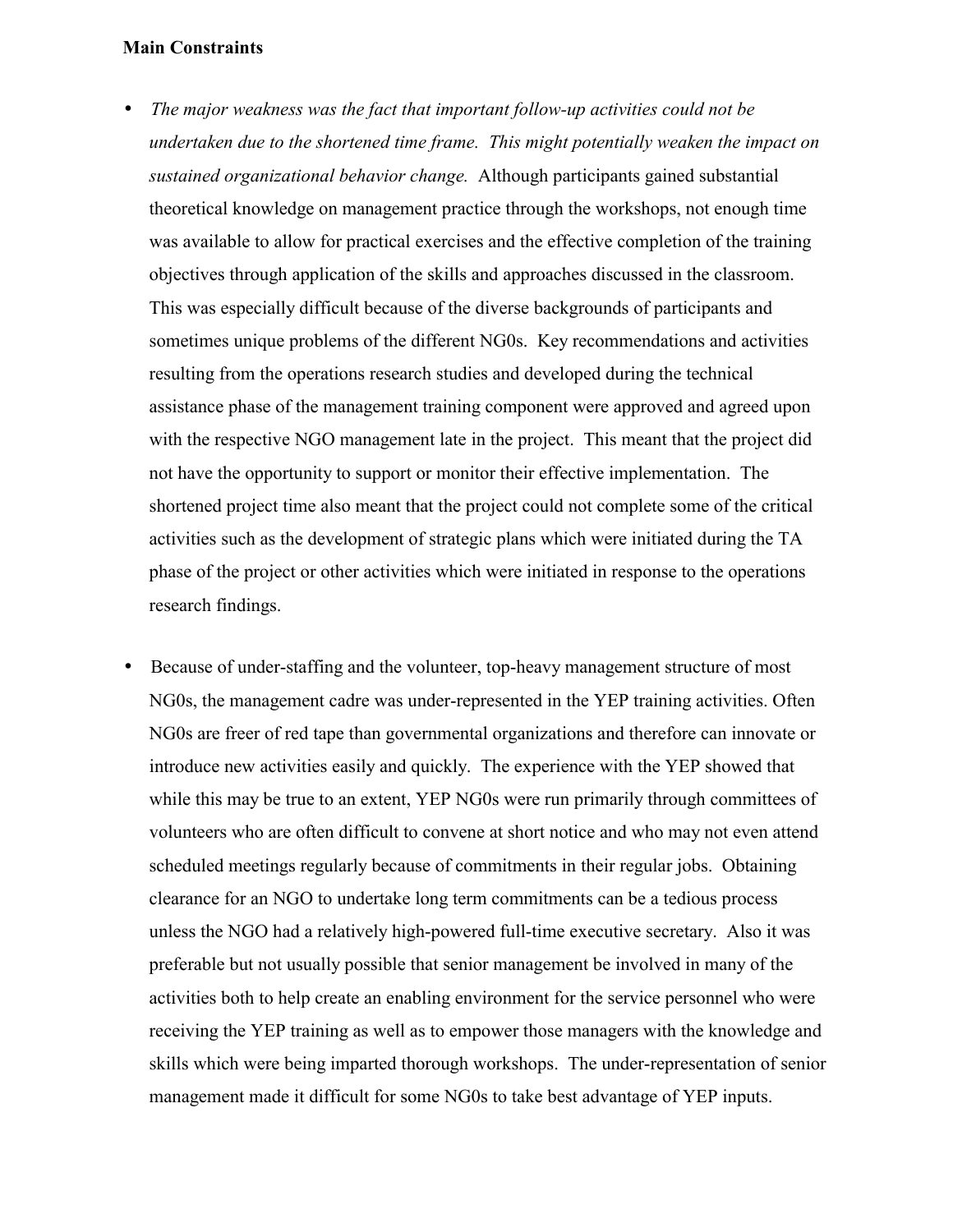#### **CONCLUSIONS AND RECOMMENDATIONS**

The project was highly effective in training a number of NGO management and service personnel in basic management skills, including the use of operations research. The project also succeeded in orientating and raising awareness among NGO management about the need and how to systematically identify and address the critical factors for effective organizational change and performance management. The increasing number of participants at workshops; their positive evaluation at the end of workshops; and their presentations at the final dissemination workshop at the end of the project during which each NGO reported to have applied at least some aspect of acquired knowledge and skills all indicate that the project was highly welcomed by all the NG0s. Additionally, YEP enabled the participating NG0s to establish a relationship with the BNPC and HRU which are valuable local resources for organizational development and technical assistance for the empowerment of NGO management.

There is abundant evidence of positive changes in the short term. For example, the project raised awareness and appreciation of the need for strategic planning and by the end of the project seven NG0s were developing, reviewing, or taking greater steps to implement strategic plans. Also the participants who participated in the operations research training and studies gained skills and experience in the steps of operations research from problem identification through to mobilizing management to support the use of the research results. Their organizations have already demonstrated their appreciation of the use of operations research as a management tool by implementing changes in the organization of services as a result of the operations research results.

It is too soon to tell what long term effects the project approach and activities will have on the NG0s who participated. The challenge now is to ensure the sustainability of the change achieved and build on the progress of the past year. YEP participants recommend that additional training be provided in the very near future to enable the trained NGO staff more confidently to apply the valuable introductory knowledge and skills acquired and also facilitate transfer of the same to others who did not get this initial exposure.